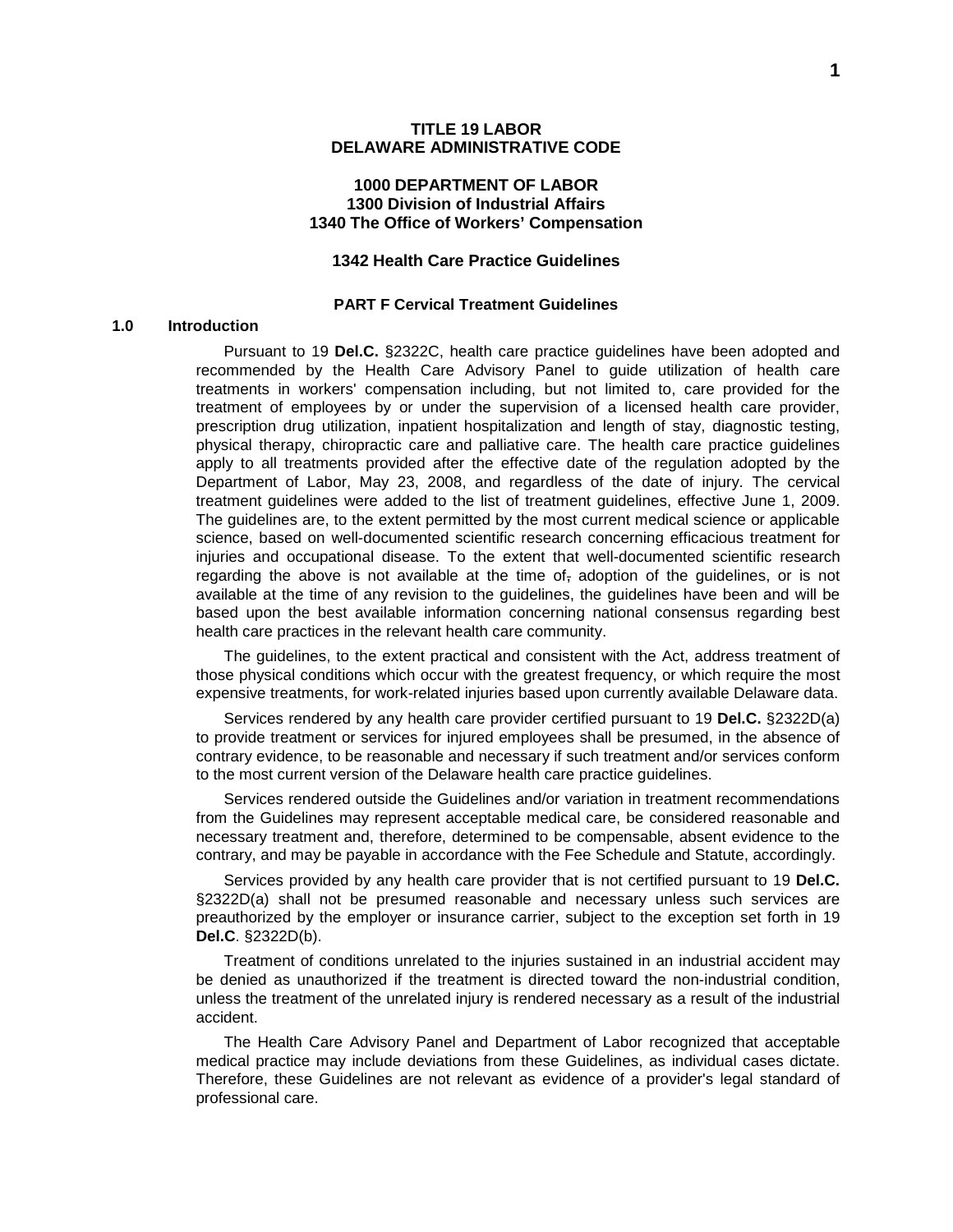**2**

In accordance with the requirements of the Act, the development of the health care guidelines has been directed by a predominantly medical or other health professional panel, with recommendations then made to the Health Care Advisory Panel.

### **2.0 General Guideline Principles**

- 2.1 **TREATMENT PARAMETER** With respect to Therapy (Active or Passive), time frames/visits for specific interventions commence once treatments have been initiated, not on the date of injury. Obviously, duration will be impacted by patient compliance, as well as comorbitities and availability of services. Clinical judgment may substantiate the need to accelerate or decelerate modify the time frames total number of visits discussed in this document. The majority of injured workers with Cervical pain often will achieve resolution of their condition within 8 to 24 visits (Guide to Physical Therapy Practice - Second Edition). It is anticipated that most injured workers will not require the maximum number of visits described in these guidelines. They are designed to be a ceiling and care extending beyond the maximum allowed visits may warrant utilization review.
- 2.2 **ACTIVE INTERVENTIONS** emphasizing patient responsibility, such as therapeutic exercise and/or functional treatment, are generally emphasized over passive modalities, especially as treatment progresses. Generally, passive interventions are viewed as a means to facilitate progress in an active rehabilitation program with concomitant attainment of objective functional gains. All rehabilitation programs must incorporate "Active Interventions" no later than twelve visits or three weeks after the onset of treatment. Reimbursement for passive modalities only after the first twelve visits three weeks of treatment without clear evidence of Active Interventions will require supportive documentation.
- 2.3 **ACTIVE THERAPEUTIC EXERCISE PROGRAM** goals should incorporate patient strength, endurance, flexibility, coordination, and education. This includes functional application in vocational or community settings.
- 2.4 **POSITIVE PATIENT RESPONSE** results are defined primarily as functional gains that can be objectively measured. Objective functional gains include, but are not limited to, positional tolerances, range of motion (ROM), strength, endurance, activities of daily living, cognition, behavior, and efficiency/velocity measures that can be quantified. Subjective reports of pain and function should be considered and given relative weight when the pain has anatomic and physiologic correlation.
- 2.5 **RE-EVALUATE TREATMENT EVERY 3 TO 4 WEEKS** With respect to Therapy (Active or Passive), if a given treatment or modality is not producing positive results within 3 to 4 weeks, the treatment may be either modified or discontinued. Reconsideration of diagnosis should also occur in the event of poor response to a seemingly rational intervention.
- 2.6 **SURGICAL INTERVENTIONS** should be contemplated within the context of expected functional outcome and not purely for the purpose of pain relief. All operative interventions must be based upon positive correlation of clinical findings, clinical course, and diagnostic tests. A comprehensive assimilation of these factors must lead to a specific diagnosis with positive identification of pathologic conditions.
- 2.7 **SIX-MONTH TIME FRAME** The prognosis drops precipitously for returning an injured worker to work once he/she has been temporarily totally disabled for more than six months. The emphasis within these guidelines is to move patients along a continuum of care and return to work within a six-month time frame, whenever possible. It is important to note that time frames may not be pertinent to injuries that do not involve work-time loss or are not occupationally related.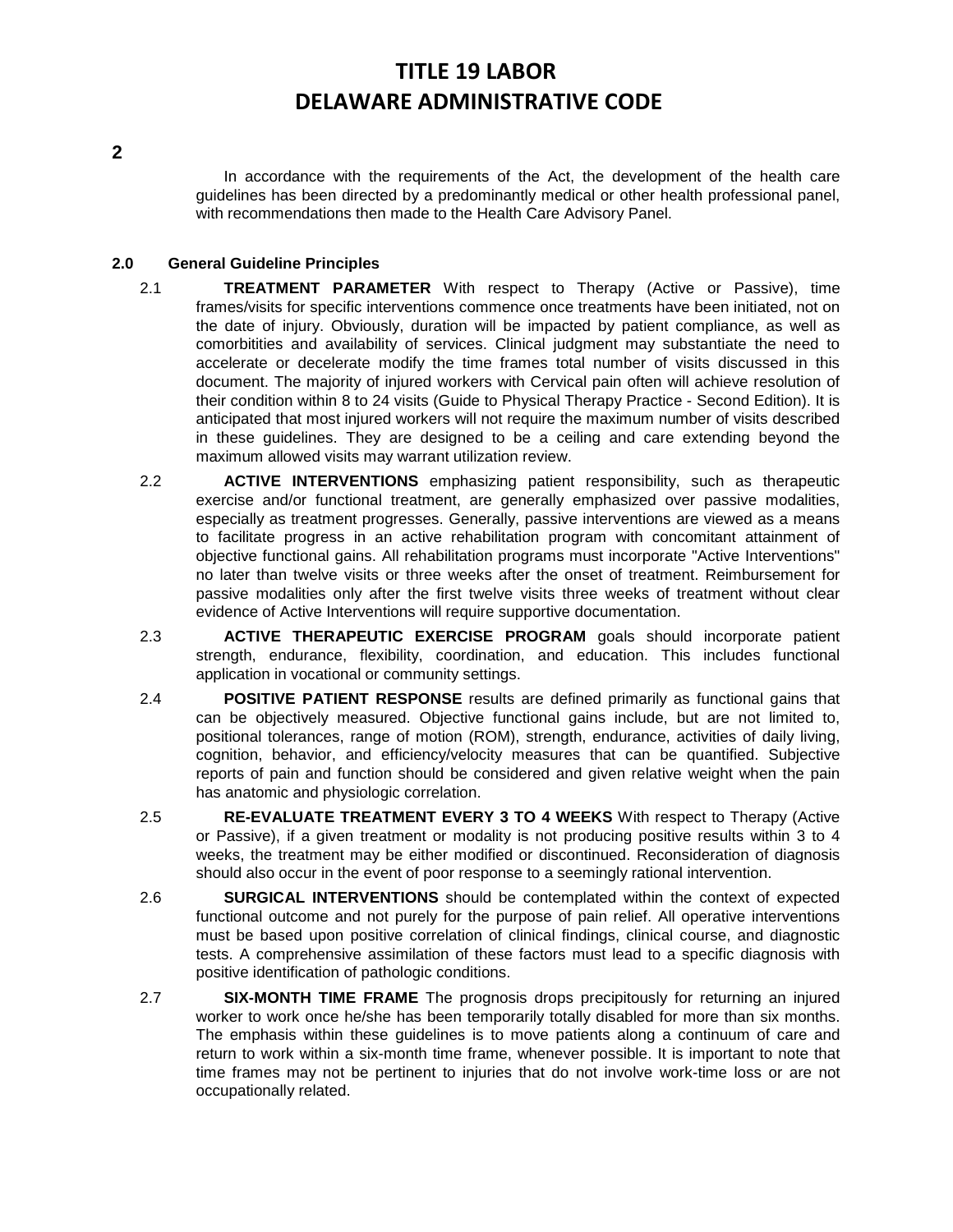- 2.8 **RETURN-TO-WORK** is therapeutic, assuming the work is not likely to aggravate the basic problem or increase long-term pain. The following physical limitations should be considered and modified as recommended: lifting, pushing, pulling, crouching, walking, using stairs, bending at the waist, awkward and/or sustained postures, tolerance for sitting or standing, hot and cold environments, data entry and other repetitive motion tasks, sustained grip, tool usage and vibration factors. Even if there is residual chronic pain, return-to-work is not necessarily contraindicated. The practitioner should understand all of the physical demands of the patient's job position before returning the patient to full duty and should receive clarification of the patient's job duties.
- 2.9 **GUIDELINE RECOMMENDATIONS AND INCLUSION OF MEDICAL EVIDENCE**. Recommendations are based on available evidence and/or consensus recommendations of the standard of care within Delaware. Those procedures considered inappropriate, unreasonable, or unnecessary are designated in the guideline as being "not recommended."
- 2.10 **DELAYED RECOVERY**. The Department recognizes that not all industrially injured patients will recover within the time lines outlined in this document despite optimal care. Such individuals may require treatments beyond the limits discussed within this document, but such treatment will require clear documentation by the authorized treating practitioner focusing on objective functional gains afforded by further treatment and impact upon prognosis.

#### **3.0 Initial Diagnostic Procedures**

The Division recommends the following diagnostic procedures be considered, at least initially, the responsibility of the workers' compensation carrier to ensure that an accurate diagnosis and treatment plan can be established. Standard procedures, that should be utilized when initially diagnosing a work-related Cervical pain complaint, are listed below.

- 3.1 **HISTORY-TAKING AND PHYSICAL EXAMINATION (Hx & PE)** are generally accepted, well established and widely used procedures that establish the foundation/basis for and dictates subsequent stages of diagnostic and therapeutic procedures. When findings of clinical evaluations and those of other diagnostic procedures are not complementing each other, the objective clinical findings should have preference. The medical records should reasonably document the following.
	- 3.1.1 **History of Present Injury** A detailed history, taken in temporal proximity to the time of injury should primarily guide evaluation and treatment.
	- 3.1.2 **Physical Examination**: may include accepted tests and exam techniques applicable to the area being examined:
		- 3.1.2.1 Visual inspection, including posture;
		- 3.1.2.2 Cervical range-of-motion, quality of motion, and presence of muscle spasm. Motion evaluation of specific joints may be indicated. Range-ofmotion should not be checked in acute trauma cases until fracture and instability have been ruled out on clinical examination, with or without radiographic evaluation;
		- 3.1.2.3 Examination of thoracic spine
		- 3.1.2.4 Palpation of spinous processes, facets, and muscles noting myofascial tightness, tenderness, and trigger points;
		- 3.1.2.5 Motor and sensory examination of the upper muscle groups with specific nerve root focus, as well as sensation to light touch, pin prick, temperature, position and vibration. More than 2 cm difference in the circumferential measurements of the two upper extremities may indicate chronic muscle wasting; and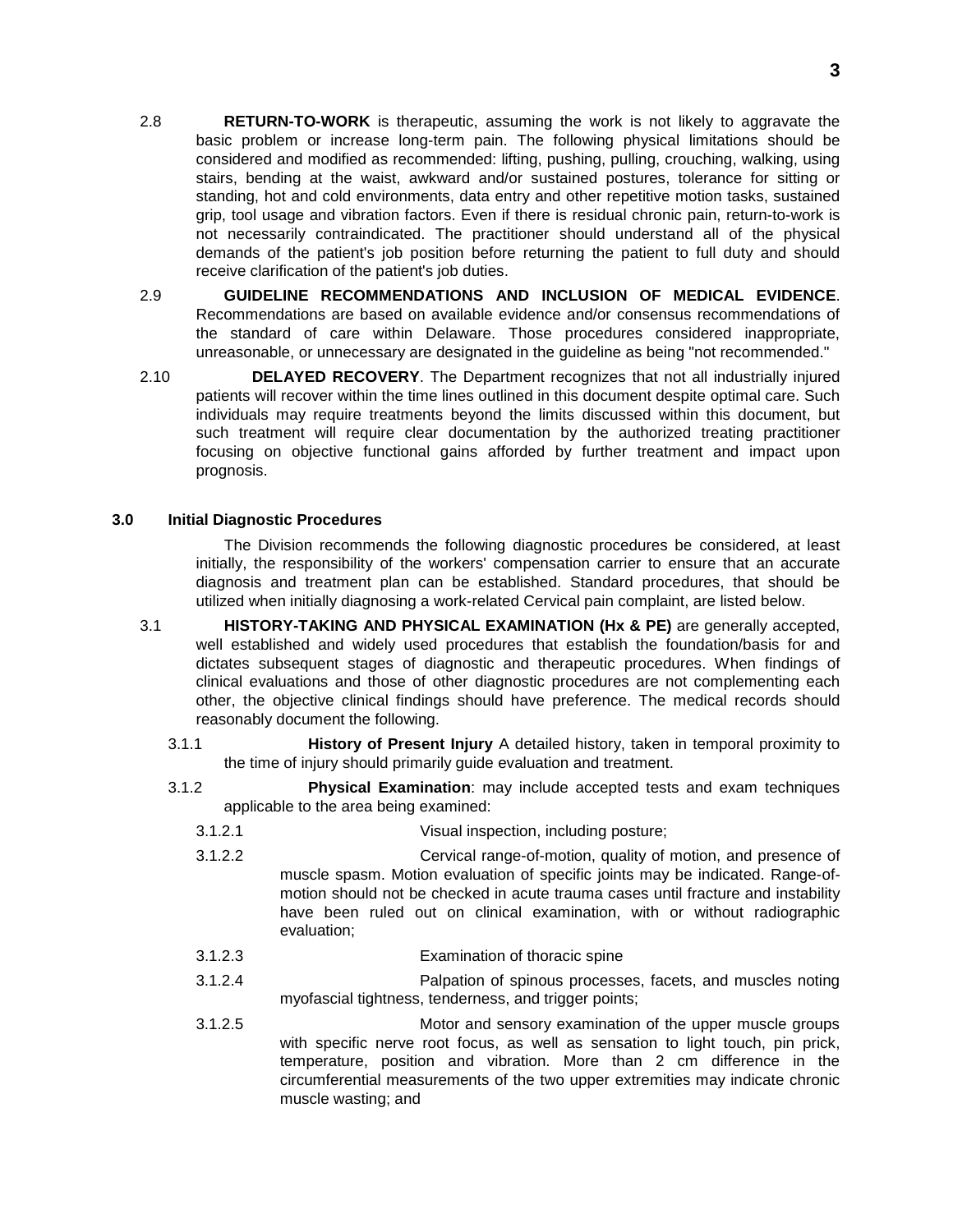- 3.1.2.6 Deep tendon reflexes. Asymmetry may indicate pathology. Inverted reflexes (e.g. arm flexion or triceps tap) may indicate nerve root or spinal cord pathology at the tested level. Pathologic reflexes include wrist, clonus, grasp reflex, and Hoffman's sign.
- 3.1.3 **Spinal Cord Evaluation**: In cases where the mechanism of injury, history, or clinical presentation suggests a possible severe injury, additional evaluation is indicated. A full neurological examination for possible spinal cord injury may include:
	- 3.1.3.1 Sharp and light touch, deep pressure, temperature, and proprioceptive sensory function;
	- 3.1.3.2 Strength testing;
	- 3.1.3.3 Anal sphincter tone and/or perianal sensation;
	- 3.1.3.4 Presence of pathological reflexes of the upper and lower extremities; or
	- 3.1.3.5 Evidence of an Incomplete Spinal Cord Injury Syndrome-
		- 3.1.3.5.1 Anterior Cord Syndrome is characterized by the loss of motor function and perception of pain and temperature below the level of the lesion with preservation of touch, vibration, and proprioception. This is typically seen after a significant compressive or flexion injury. Emergent CT or MRI is necessary to look for a possible reversible compressive lesion requiring immediate surgical intervention. The prognosis for recovery is the worst of the incomplete syndromes.
		- 3.1.3.5.2 Brown-Sequard Syndrome is characterized by ipsilateral motor weakness and proprioceptive disturbance with contralateral alteration in pain and temperature perception below the level of the lesion. This is usually seen in cases of penetrating trauma or lateral mass fracture. Surgery is not specifically required, although debridement of the open wound may be.
		- 3.1.3.5.3 Central Cord Syndrome is characterized by sensory and motor disturbance of all limbs, often upper extremity more than lower, and loss of bowel and bladder function with preservation of perianal sensation. This is typically seen in elderly patients with a rigid spine following hyperextension injuries. Surgery is not usually required.
		- 3.1.3.5.4 Posterior Cord Syndrome, a rare condition, is characterized by loss of sensation below the level of the injury, but intact motor function.
	- 3.1.3.6 Spinal cord lesions may be classified according to the American Spine Injury Association (ASIA) impairment scale.

**4**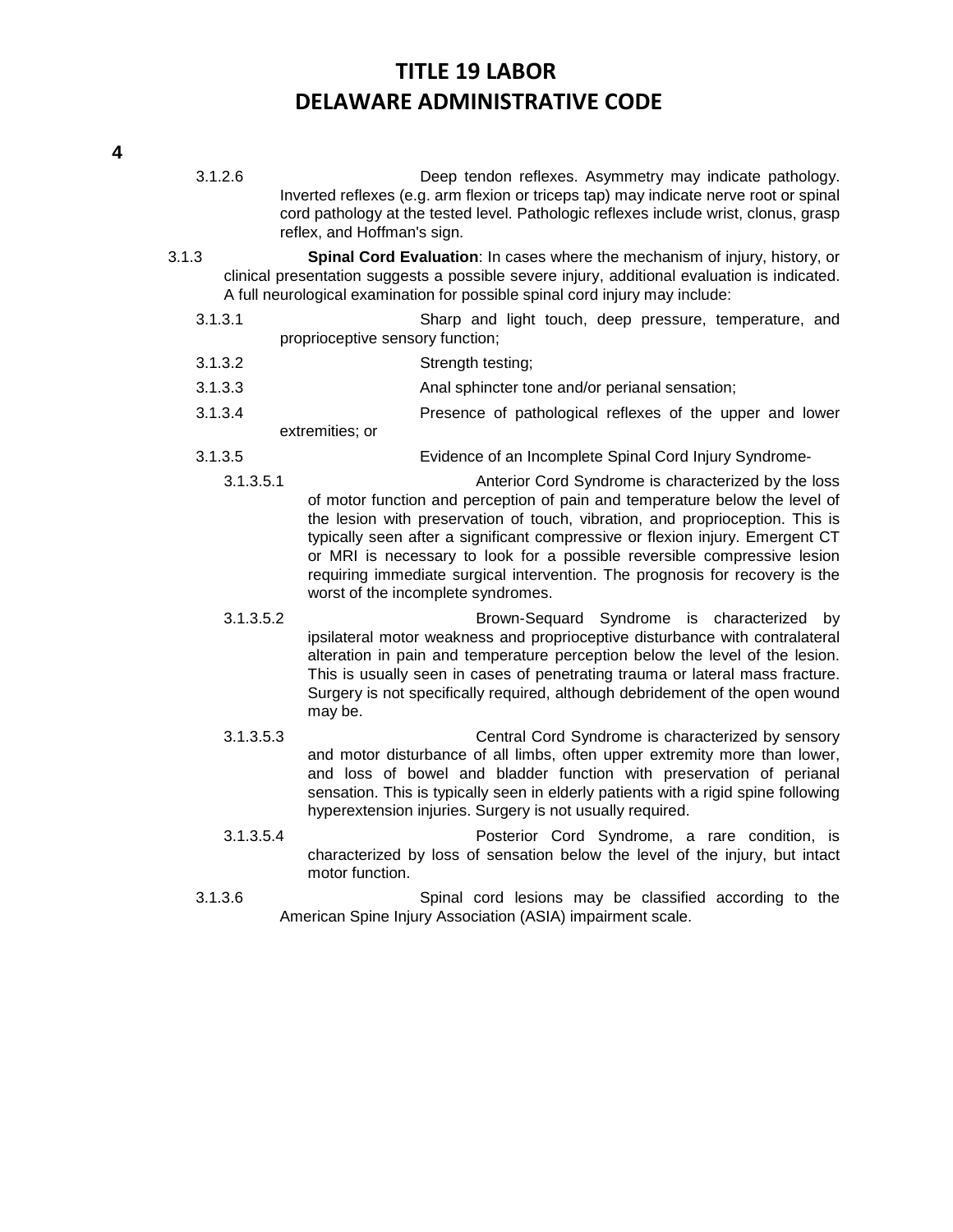#### **ASIA IMPAIRMENT SCALE**

 $A =$  Complete: No motor or sensory function is preserved in the sacral segments S4-S5

B = Incomplete: Sensory but not motor function is preserved below the neurological level and includes the sacral segments S4-S5

 $C =$  Incomplete: Motor function is preserved below the neurological level, and more than half of key muscles below the neurological level have a muscle grade less than 3

 $D =$  Incomplete: Motor function is preserved below the neurological level, and at least half of key muscles below the neurological level have a grade of 3 or more

 $E =$  Normal: motor and sensory function are normal

- A worksheet which details dermatomes and muscle testing required is available from ASIA.
- 3.1.4 **Soft Tissue Injury Evaluation**: Soft tissue injuries are traumatic injuries to the muscles, ligaments, tendons, and/or connective tissue. The most common mechanism is sudden hyperextension and/or hyperflexion of the neck. Acceleration/deceleration on the lateral plane may also result in one of these syndromes. A true isolated cervical strain is not associated with focal neurological symptoms. The signs and pathophysiology of these injuries are not well understood. Soft tissue injuries may include cervical strain, myofascial syndromes, somatic dysfunction, and fractures.
- 3.2 **RADIOGRAPHIC IMAGING** of the Cervical spine is a generally accepted, wellestablished and widely used diagnostic procedure when specific indications based on history and/or physical examination are present The mechanism of injury and specific indications for the radiograph should be listed on the request form to aid the radiologist and x-ray technician. Suggested indications may include:
	- 3.2.1 History of trauma,
	- 3.2.2 Age over 55 years;
	- 3.2.3 Unexplained or persistent Cervical pain for at least 6 weeks or pain that is worse with rest;
	- 3.2.4 Localized pain, fever, constitutional symptoms, or history or exam suggestive of intravenous drug abuse, prolonged steroid use, or osteomyelitis;
	- 3.2.5 Suspected lesion in the Cervical spine due to systemic illness such as a rheumatic/rheumatoid disorder or endocrinopathy. Suspected lesions may require special views;
	- 3.2.6 Past medical history suggestive of pre-existing spinal disease, osteoporosis, spinal instrumentation, or cancer; and
	- 3.2.7 Prior to high-velocity/low amplitude manipulation or Grade IV to V mobilization.
- 3.3 **LABORATORY TESTING** Laboratory tests are generally accepted, well-established and widely used procedures. They are, however, rarely indicated at the time of initial evaluation,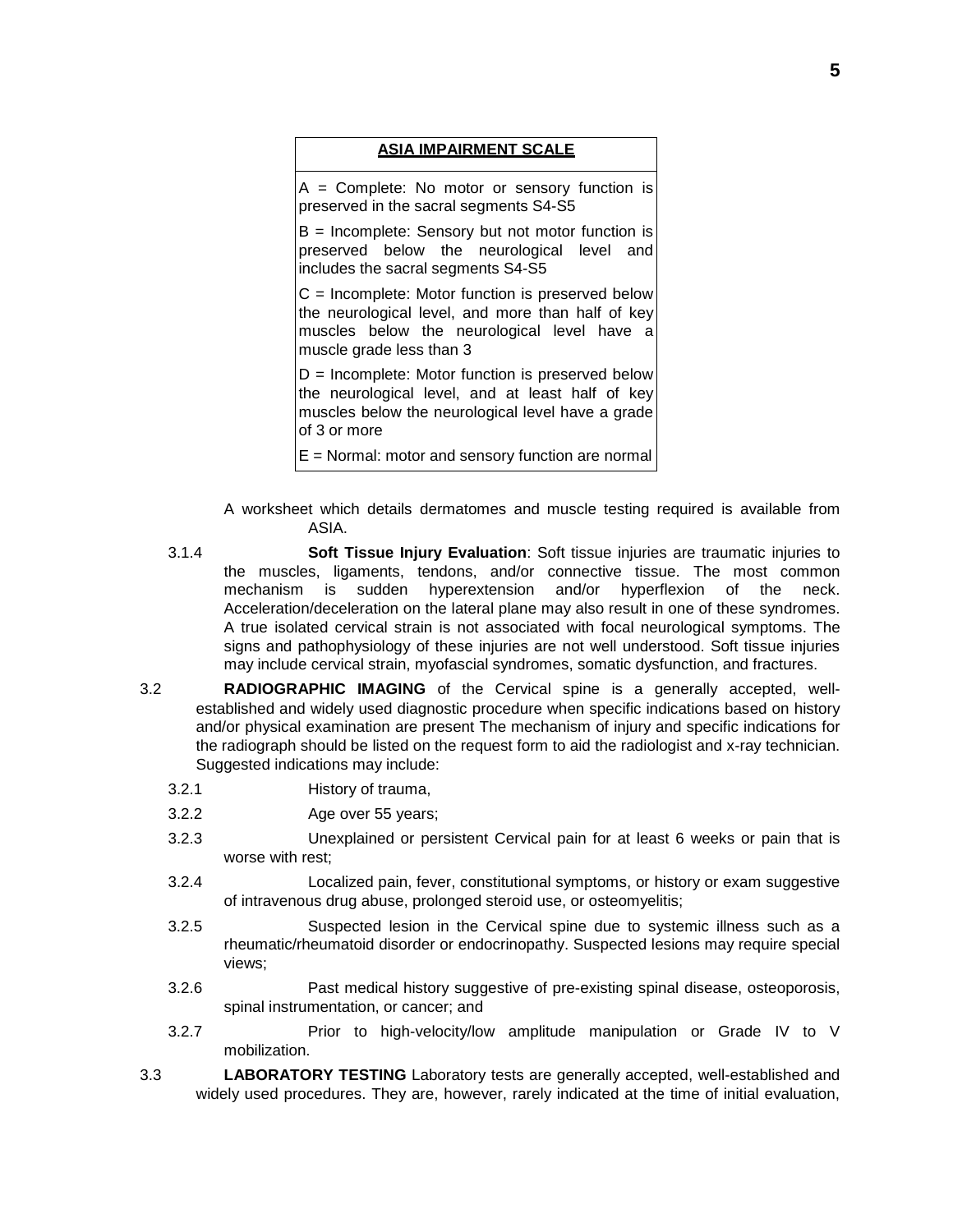**6**

unless there is suspicion of systemic illness, infection, neoplasia, or underlying rheumatologic disorder, connective tissue disorder, or based on history and/or physical examination. Laboratory tests can provide useful diagnostic information. Tests include, but are not limited to:

- 3.3.1 Complete blood count (CBC) with differential can detect infection, blood dyscrasias, and medication side effects;
- 3.3.2 Erythrocyte sedimentation rate (ESR), rheumatoid factor (RF), antinuclear antigen (ANA), human leukocyte antigen (HLA), and C-reactive protein (CRP), can be used to detect evidence of a rheumatologic, infectious, or connective tissue disorder;
- 3.3.3 Serum calcium, phosphorous, uric acid, alkaline phosphatase, and acid phosphatase can detect metabolic bone disease;
- 3.3.4 Urinalysis for bacteria (usually with culture and sensitivity), calcium, phosphorus, hydroxyproline, or hematuria; and
- 3.3.5 Liver and kidney function may be performed for prolonged anti-inflammatory use or other medications requiring monitoring.

# **4.0 Diagnostic Imaging and Testing Procedures**

One diagnostic imaging procedure may provide the same or distinctive information as does another procedure. Therefore, the prudent choice of a single diagnostic procedure, a complement of procedures or a sequence of procedures will optimize diagnostic accuracy; maximize cost effectiveness (by avoiding redundancy), and minimize potential adverse effects to patients. All imaging procedures have a degree of specificity and sensitivity for various diagnoses. No isolated imaging test can assure a correct diagnosis. Clinical information obtained by history taking and physical examination should form the basis for selecting an imaging procedure and interpreting its results. Magnetic resonance imaging (MRI), myelography, or Computed Axial Tomography (CT) scanning following myelography may provide useful information for many spinal disorders. When a diagnostic procedure, in conjunction with clinical information, can provide sufficient information to establish an accurate diagnosis, the second diagnostic procedure will become a redundant procedure. At the same time, a subsequent diagnostic procedure can be a complementary diagnostic procedure if the first or preceding procedures, in conjunction with clinical information, cannot provide an accurate diagnosis. Usually, preference of a procedure over others depends upon availability, a patient's tolerance, and/or the treating practitioner's familiarity with the procedure.

4.1 **IMAGING STUDIES** are generally accepted, well-established and widely used diagnostic procedures. When indicated, imaging studies can be utilized for further evaluation of the Cervical spine, based upon the mechanism of injury, symptoms, and patient history. Prudent choice of a single diagnostic study, a complementary combination of studies, or a proper sequential order of complementary studies will help ensure maximum diagnostic accuracy and minimize adverse effect to the patient. When the findings of the diagnostic imaging and testing procedures are not consistent with the clinical examination, the clinical findings should have preference.

The studies below are listed in frequency of use, not importance:

4.1.1 **Magnetic Resonance Imaging (MRI)**: is the imaging study of choice for most abnormalities of the cervical spine. MRI is useful in suspected nerve root compression, in myelopathy to evaluate the spinal cord and/or masses, infections such as epidural abscesses or disc space infection, bone marrow involvement by metastatic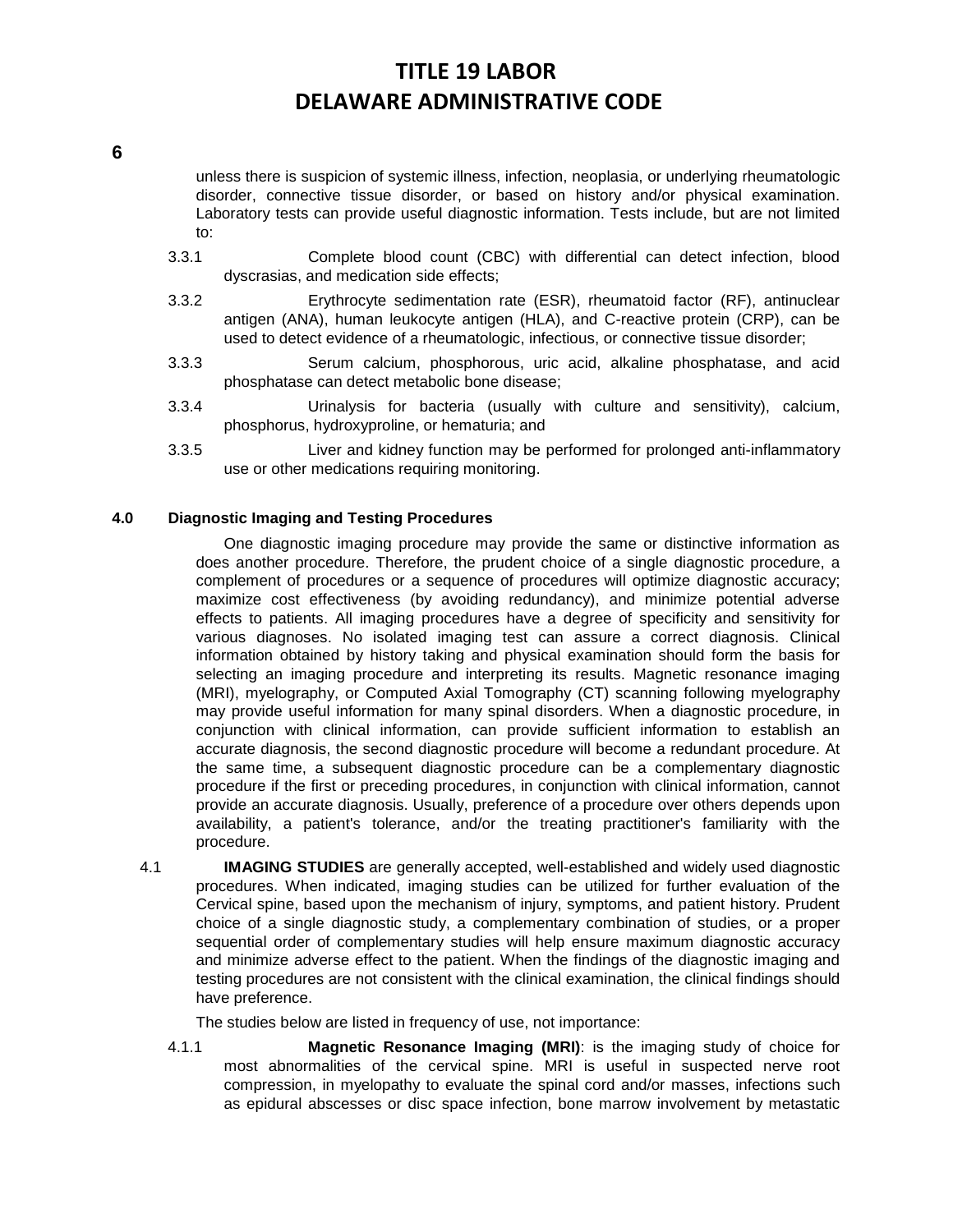disease, and/or suspected disc herniation or cord contusion following severe neck injury. MRI should be performed immediately if there is a question of infection or metastatic disease with cord compression. MRI is contraindicated in patients with certain implanted devices. In general, the high field, conventional, MRI provides better resolution. A lower field scan may be indicated when a patient cannot fit into a high field scanner or is too claustrophobic despite sedation. Inadequate resolution on the first scan may require a second MRI using a different technique. All questions in this regard should be discussed with the MRI center and/or radiologist.

- 4.1.2 **Computed Axial Tomography (CT)** provides excellent visualization of bone and is used to further evaluate bony masses and suspected fractures and joints not clearly identified on radiographic evaluation. It may sometimes be done as a complement to MRI scanning to better delineate bony osteophyte formation in the neural foramen. Instrument-scatter reduction software provides better resolution when metallic artifact is of concern.
- 4.1.3 **Myelography** is the injection of radiopaque material into the spinal subarachnoid space, with x-rays then taken to define anatomy. It may be used as a presurgical diagnostic procedure to obtain accurate information of characteristics, location, and spatial relationships among soft tissue and bony structures. The use of small needles and a less toxic, water-soluble, nonionic contrast is recommended.
- 4.1.4 **CT Myelogram** provides more detailed information about relationships between neural elements and surrounding anatomy.
- 4.1.5 **Bone Scan (Radioisotope Bone Scanning)** is generally accepted, well established, and widely used. Bone scanning is more sensitive but less specific than MRI. 99mTechnetium diphosphonate uptake reflects osteoblastic activity and may be useful in diagnosing metastatic/primary bone tumors, stress fractures, osteomyelitis, and inflammatory lesions, but cannot distinguish between these entities.
- 4.1.6 **Other Radioisotope Scanning**: Indium and gallium scans are generally accepted, well-established, and widely used procedures usually to help diagnose lesions seen on other diagnostic imaging studies. 67Gallium citrate scans are used to localize tumor, infection, and abscesses. 111Indium-labeled leukocyte scanning is utilized for localizing infection or inflammation.
- 4.1.7 **Dynamic [Digital] Fluoroscopy**: Dynamic [Digital] Fluoroscopy of the Cervical spine measures the motion of intervertebral segments using a videofluoroscopy unit to capture images as the subject performs Cervical flexion and extension, storing the anatomic motion of the spine in a computer. Currently it is not recommended for use in the diagnosis of Cervical instability, since there is limited information on normal segmental motion for the age groups commonly presenting with Cervical pain, and diagnostic criteria for specific spinal conditions are not yet defined. No studies have yet demonstrated predictive value in terms of standard operative and non-operative therapeutic outcomes.
- 4.1.8 **Diagnostic Spinal Ultrasound** is not recommended in the Cervical, Thoracic and Lumbar Spine
- 4.2 **OTHER TESTS** The following diagnostic procedures in this subsection are listed in alphabetical order, not by importance:

# 4.2.1 **Electrodiagnostic Testing**:

4.2.1.1 Electromyography (EMG), Nerve Conduction Studies (NCS) are generally accepted, well-established and widely used diagnostic procedures. EMG and NCS, when performed and interpreted by a trained physician/electrophysiologist, may be useful for patients with suspected neural involvement whose symptoms are persistent or unresponsive to initial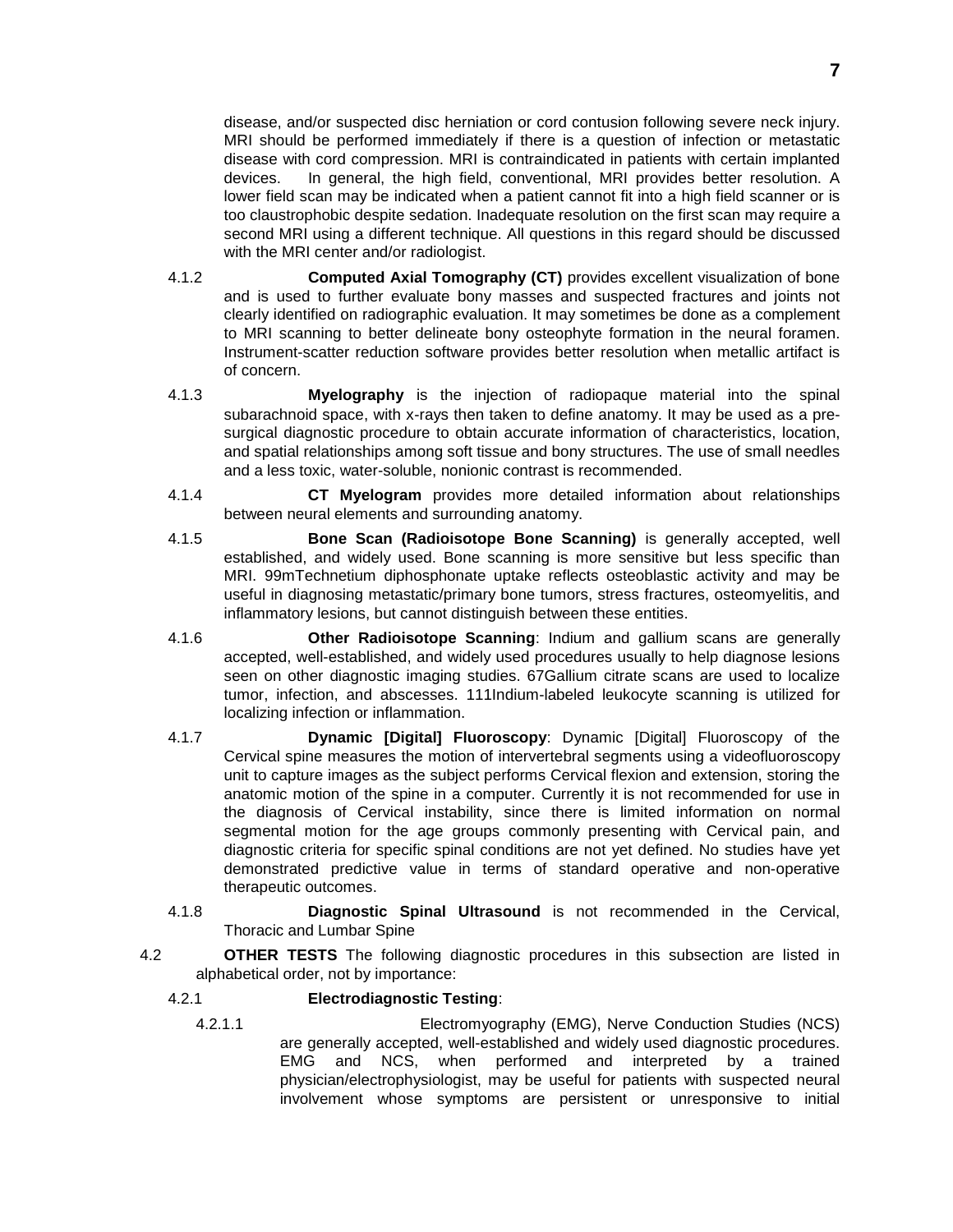conservative treatments. They are used to differentiate peripheral neural deficits from radicular and spinal cord neural deficits and to rule out concomitant myopathy. However, F-Wave Latencies are not diagnostic for radiculopathy. NCS without needle EMG is not diagnostic for radiculopathy and therefore is not recommended.

In general, EMG and NCS are complementary to imaging procedures such as CT, MRI, and/or myelography or diagnostic injection procedures. Electrodiagnostic studies may provide useful, correlative neuropathophysiological information that would be otherwise unobtainable from the radiologic studies discussed above.

- 4.2.1.2 Portable Automated Electrodiagnostic Device (also known as Surface EMG) is not a substitute for conventional diagnostic testing in clinical decision-making, and therefore, is not recommended.
- 4.2.1.3 Somatosensory Evoked Potential (SSEP) is not recommended to identify radiculopathy. It may be used to evaluate myelopathy and other rare neurological disorders such as neurogenic bladder and sexual dysfunction.
- 4.2.1.4 Current Perception Threshold (CPT) Evaluation may be useful as a screening tool, but its diagnostic efficacy in the evaluation of industrial Cervical pain has not been determined. Therefore, CPT is not recommended as a diagnostic tool.

# 4.2.2 **Injections - Diagnostic**

- 4.2.2.1 Description Diagnostic spinal injections are generally accepted, well-established procedures. These injections may be useful for localizing the source of pain, and may have added therapeutic value when combined with injection of therapeutic medication(s).
- 4.2.2.2 Indications Since these procedures are invasive, less invasive or non-invasive procedures should be considered first. Selection of patients, choice of procedure, and localization of the level for injection should be determined by clinical information.
- 4.2.2.3 The interpretation of the test results are primarily based on functional change, symptom report, and pain response (via a recognized pain scale), before and at an appropriate time period after the injection. The diagnostic significance of the test result should be evaluated in conjunction with clinical information and the results of other diagnostic procedures. Injections with local anesthetics of differing duration may be used to support a diagnosis. In some cases, injections at multiple levels may be required to accurately diagnose neck pain.

Multiple injections provided at the same session without staging may seriously dilute the diagnostic value of these procedures. Practitioners must carefully weigh the diagnostic value of the procedure against the possible therapeutic value.

4.2.2.4 Special Requirements for Diagnostic Injections Since multiplanar fluoroscopy during procedures is required to document technique and needle placement, an experienced physician should perform the procedure. Permanent images are required to verify needle placement. The subspecialty disciplines of the physicians performing the injections may be varied, including,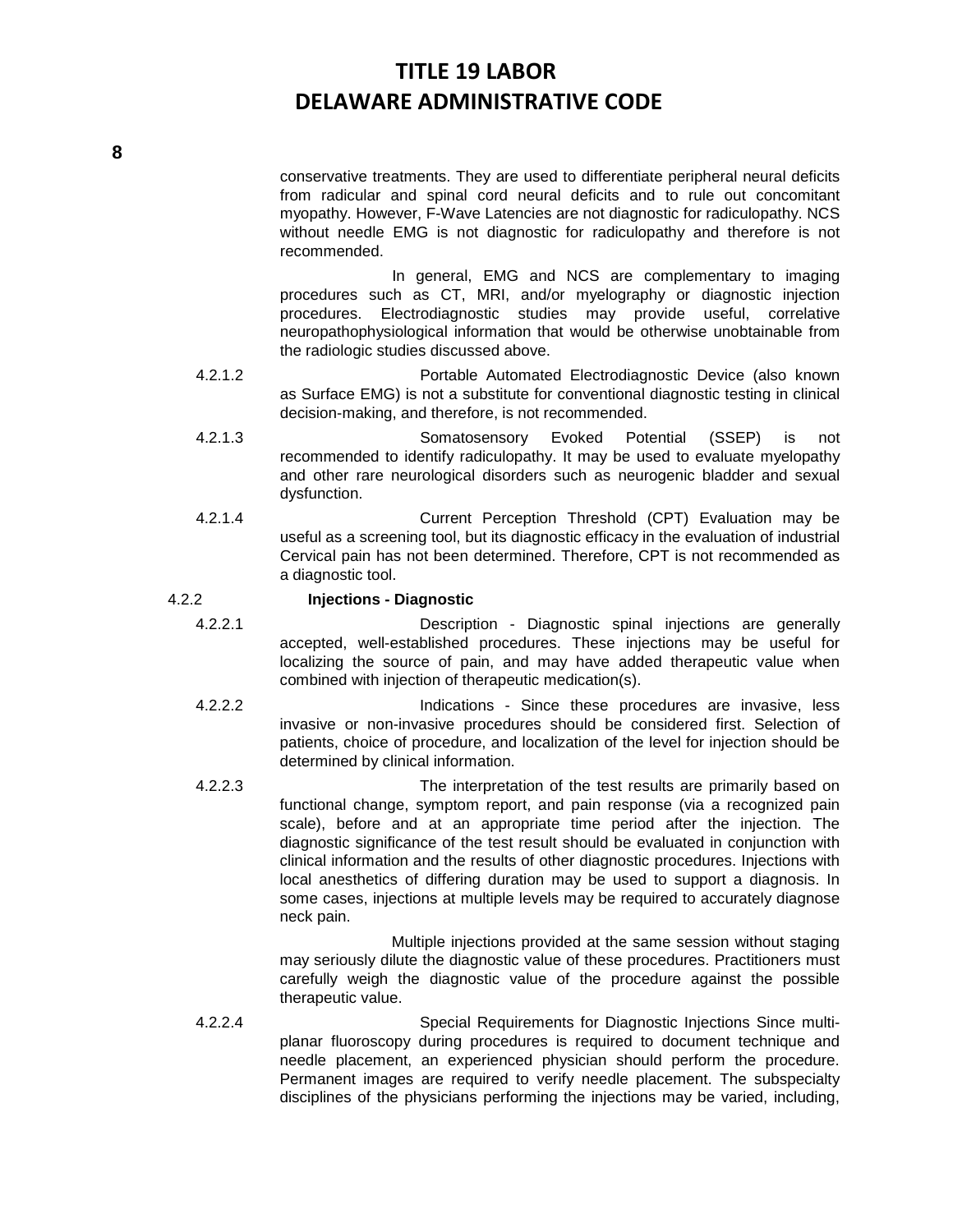but not limited to: anesthesiology, radiology, surgery, or physiatry. The practitioner should document hands-on training through workshops of the type offered by organizations such as the International Spine Intervention Society (ISIS) and/or completed fellowship training with interventional training. They must also be knowledgeable in radiation safety.

4.2.2.5 Specific Diagnostic Injections In general, relief should last for at least the duration of the local anesthetic used and should significantly relieve pain and result in functional improvement. Refer to "Injections - Therapeutic" for information on specific therapeutic injections.

4.2.2.5.1 Medial Branch Blocks are generally accepted diagnostic injections, used to determine whether a patient is a candidate for radiofrequency medial branch neurotomy (also known as facet rhizotomy). To be a positive diagnostic block, the patient should report a reduction of pain of 50% or greater relief from baseline or the length of time appropriate for the local anesthetic used. A separate comparative block on a different date may be performed to confirm the level of involvement. A comparative block uses anesthetics of varying lengths of activity.

> Frequency and Maximum Duration: May be repeated once for comparative blocks. Limited to 4 levels

4.2.2.5.2 Transforaminal injections are generally accepted and useful in identifying spinal pathology. When performed for diagnosis, small amounts of local anesthetic up to a total volume of 1.0 cc should be used to determine the level of nerve root irritation. A positive diagnostic block should result in a positive diagnostic functional benefit and an 50% reduction in nerve-root generated pain appropriate for the anesthetic used as measured by accepted pain scales (such as a VAS). The use of a nonparticulate steroid is recommended.

> Frequency and Maximum Duration: Once per suspected level. Limited to three levels. May be repeated once for confirmation.

4.2.2.5.3 Zygapophyseal (Facet) Blocks: Facet blocks are generally accepted. They may be used diagnostically to direct functional rehabilitation programs. A positive diagnostic block should result in a positive diagnostic functional benefit and an 50% reduction in pain appropriate for the anesthetic used as measured by accepted pain scales (such as a VAS). They then may be repeated per the therapeutic guidelines.

> Frequency and maximum Duration: Once per suspected level, limited to three levels. May be repeated for confirmation.

> Atlanto-Axial and Atlanto-Occipital injections are generally accepted for diagnosis and treatment but do not lend themselves to denervation techniques owing to variable neuroanatomy. Injection of this articulation is complicated by the proximity of the vertebral artery, which may be tortuous at the level of the C1 joint. Inadvertent injection of the vertebral artery may cause respiratory arrest, seizure, stroke, or permanent neurological sequelae. Only practitioners skilled in these injections should perform them.

> > Frequency and Maximum Duration: Once per side

### 4.2.3 **Provocation Discography**

4.2.3.1 Description - Discography is an accepted diagnostic procedure to identify or refute a discogenic source of pain for patients who are surgical candidates. Discography should only be performed by physicians who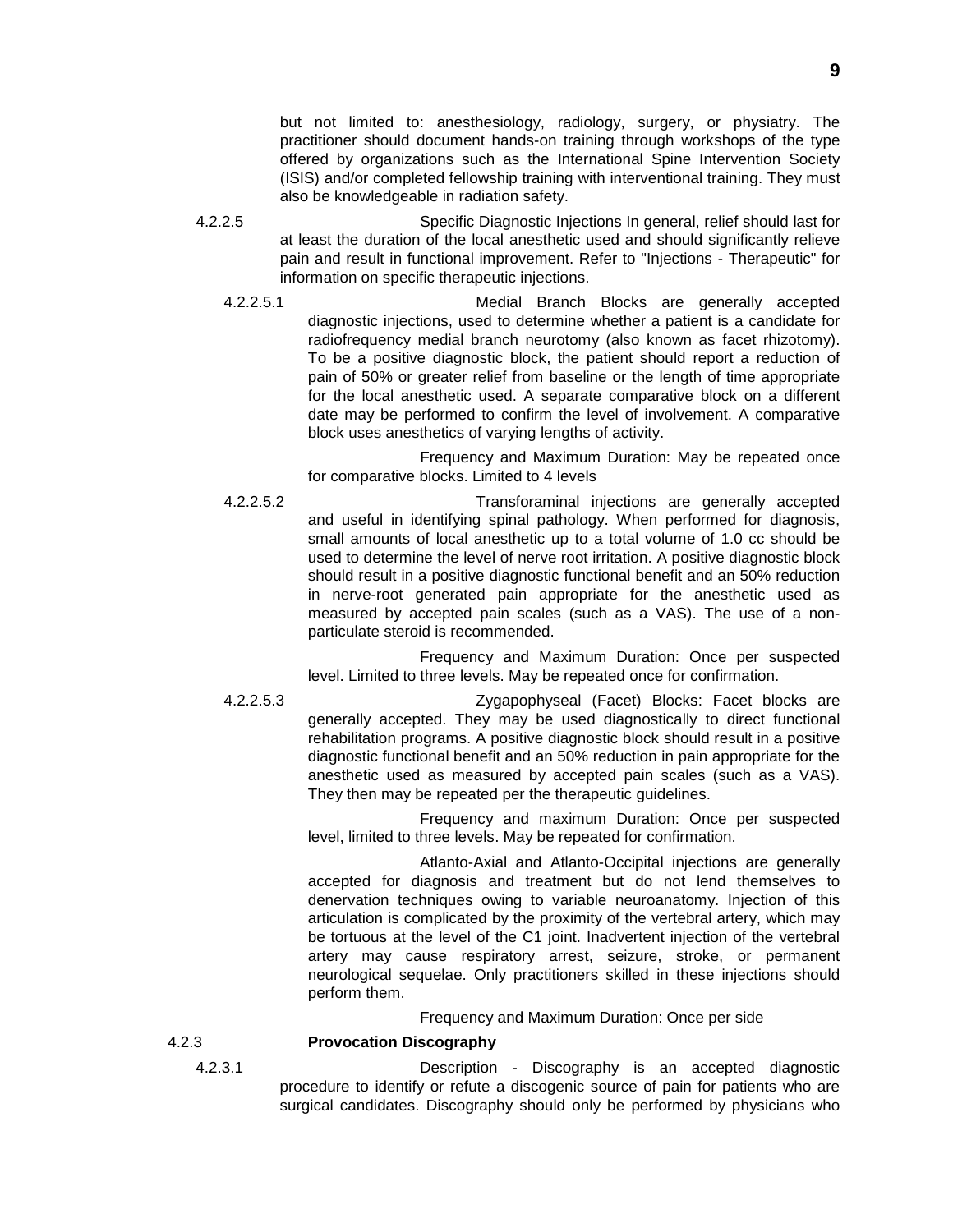are experienced and have been proctored in the technique. It is essential that all indications, pre-conditions, special considerations, procedures, reporting requirements, and results are carefully and specifically followed. Results should be interpreted judiciously.

4.2.3.2 Indications - Discography may be indicated when a patient has a history of functionally limiting, unremitting Cervical pain of greater than four months duration, with or without arm pain, which has been unresponsive to all conservative interventions. A patient who would not consider operative therapeutic intervention is not a candidate for an invasive nontherapeutic intervention, such as provocation discography.

> Discography may prove useful for the evaluation of the presurgical spine, such as pseudarthrosis, discogenic pain at levels above or below a prior spinal fusion, annular tear, or internal disc disruption.

> Discography may show disc degeneration and annular disruption in the absence of low neck pain. Discography may also elicit concordant pain in patients with mild and functionally inconsequential neck pain. Because patients with mild neck pain should not be considered for invasive treatment, discography should not be performed on these patients. In symptomatic patients with annular tears on discography, the side of the tear does not necessarily correlate with the side on which the symptoms occur. The presence of an annular tear does not necessarily identify the tear as the pain generator.

> Discography may have a limited place in the work-up of pseudarthrosis. Discography may prove useful in evaluating the number of Cervical spine levels that might require fusion. CTDiscography provides further detailed information about morphological abnormalities of the disc and possible lateral disc herniations.

4.2.3.3 Pre-conditions for provocation discography include all of the

- following: 4.2.3.3.1 A patient with functionally limiting, unremitting neck and/or leg pain of greater than four months duration in whom conservative treatment has been unsuccessful and in whom the specific diagnosis of the pain generator has not been made apparent on the basis of other noninvasive imaging studies (e.g., MRI, CT, plain films, etc.). It is recommended that discography be reserved for use in patients with equivocal MRI findings, especially at levels adjacent to clearly pathological levels. Discography may be more sensitive than MRI or CT in detecting radial annular tears. However, radial tears must always be correlated with clinical presentation.
	- 4.2.3.3.2 Patients who are considered surgical candidates (e.g., symptoms are of sufficient magnitude and the patient has been informed of the possible surgical options that may be available based upon the results of discography).
	- 4.2.3.3.3 Informed consent regarding the risks and potential diagnostic benefits of discography has been obtained.
- 4.2.3.4 Special Considerations:
	- 4.2.3.4.1 Discography should not be performed by the physician expected to perform the therapeutic procedure. The procedure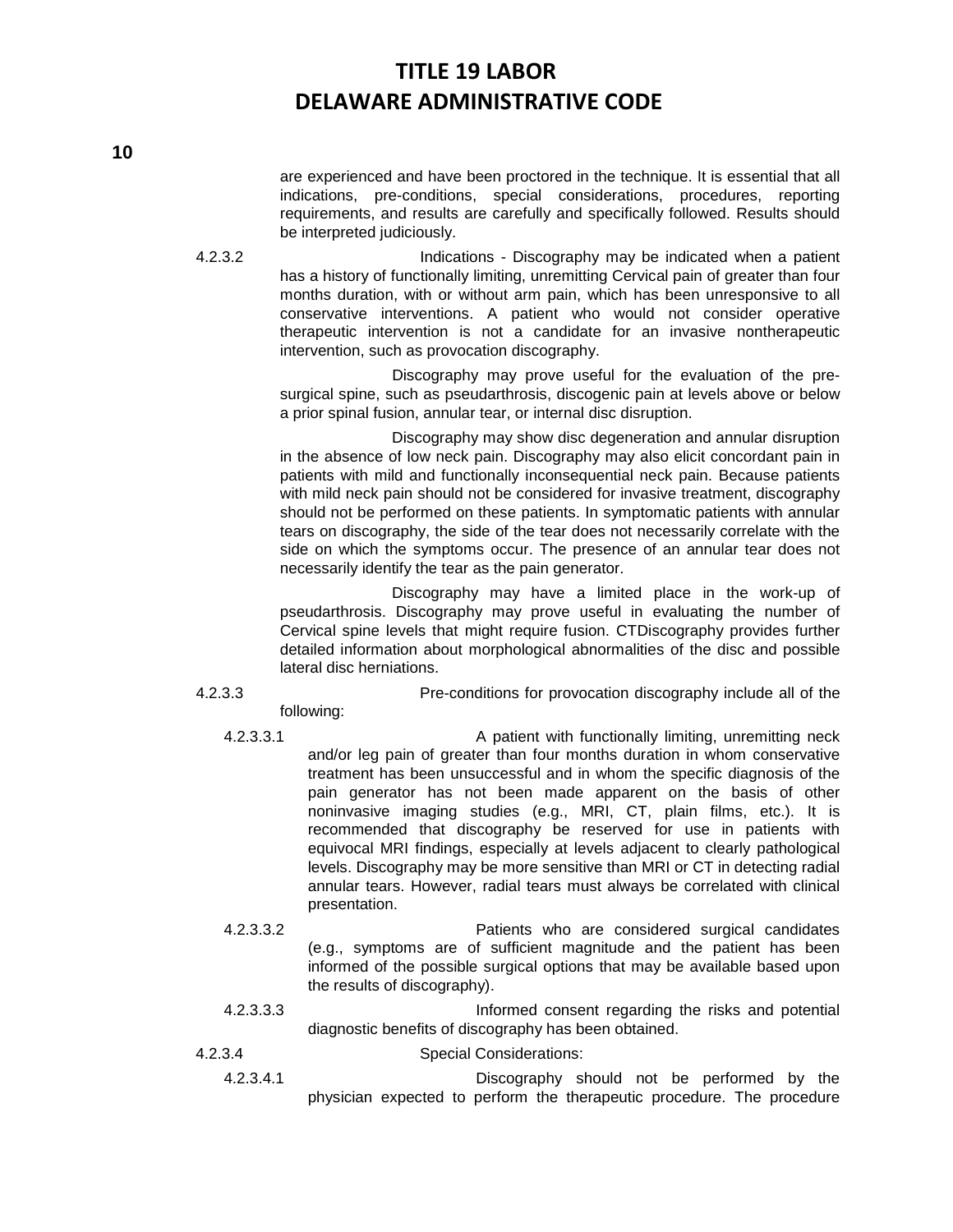should be carried out by an experienced individual who has received specialized training in the technique of provocation discography.

- 4.2.3.4.2 Discography should be performed in a blinded format that avoids leading the patient with anticipated responses. The procedure should include one or more disc levels thought to be normal or non-painful in order to serve as an internal control. The patient should not know what level is being injected in order to avoid spurious results. Abnormal disc levels may be repeated to confirm concordance.
- 4.2.3.4.3 Sterile technique must be utilized.
- 4.2.3.4.4 Judicious use of light sedation during the procedure is acceptable, represents the most common practice nationally at the current time, and is recommended by most experts in the field. The patient must be awake and able to accurately report pain levels during the provocation portion of the procedure.
- 4.2.3.4.5 The discography may be performed using a manometer to record pressure.
- 4.2.3.4.6 Intradiscal injection of local anesthetic may be carried out after the provocation portion of the examination and the patient's response.
- 4.2.3.4.7 It is recommended that a post-discogram CT be considered as it frequently provides additional useful information about disc morphology or other pathology.
- 4.2.3.5 Reporting of Discography In addition to a narrative report, the discography report should contain a standardized classification of (a) disc morphology (b) the pain response, and (c) the pressure at which pain is produced. All results should be clearly separated in the report from the narrative portion. Asymptomatic annular tears are common and the concordant pain response is an essential finding for a positive discogram.
	- 4.2.3.5.1 When discography is performed to identify the source of a patient's neck pain, both a concordant pain response and morphological abnormalities must be present at the pathological level prior to initiating any treatment directed at that level. The patient must be awake during the provocation phase of the procedure; therefore, sedative medication must be carefully titrated.
	- 4.2.3.5.2 Reporting of pain response should be consistent with the operational criteria of the International Spine Intervention Society (ISIS) Guidelines. The report must include the level of concordance for neck pain using a 10-point VAS, or similar quantitative assessment. It should be noted that change in the VAS scale before and after provocation is more important than the number reported.
- 4.2.4 **Thermography** is an accepted and established procedure, but has no use as a diagnostic test for Cervical pain and is not recommended.

#### **5.0 Therapeutic Procedures - Non-Operative**

Patients undergoing therapeutic procedure(s) are encouraged to return to modified or restricted duty during their rehabilitation at the earliest appropriate time. Refer to "Return-to-Work" in this section for detailed information.

Cessation and/or review of treatment modalities should be undertaken when no further significant subjective or objective improvement in the patient's condition is noted. If patients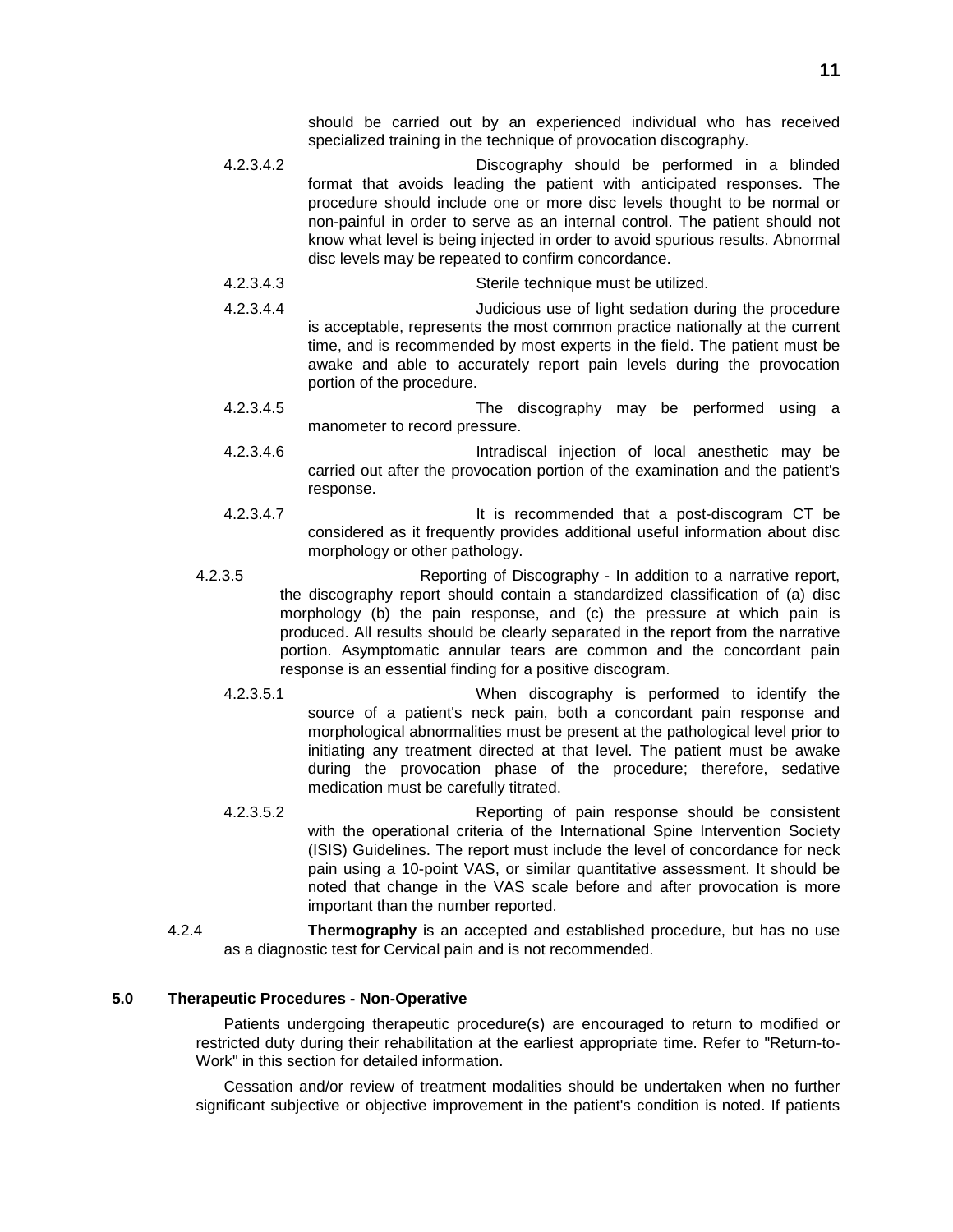# **12**

are not responding within the recommended duration periods, alternative treatment interventions, further diagnostic studies or consultations should be pursued. Providers should provide and document education to the patient. No treatment plan is complete without addressing issues of individual and/or group patient education as a means of facilitating selfmanagement of symptoms.

Home therapy is an important component of therapy and may include active and passive therapeutic procedures, as well as, other modalities to assist in alleviating pain, swelling, and abnormal muscle tone.

The following procedures are listed in alphabetical order.

- 5.1 **ACUPUNCTURE** is an accepted and widely used procedure for the relief of pain and inflammation, and there is some scientific evidence to support its use. The exact mode of action is only partially understood. Western medicine studies suggest that acupuncture stimulates the nervous system at the level of the brain, promotes deep relaxation, and affects the release of neurotransmitters. Acupuncture is commonly used as an alternative or in addition to traditional Western pharmaceuticals. While it is commonly used when pain medication is reduced or not tolerated, it may be used as an adjunct to physical rehabilitation and/or surgical intervention to hasten the return of functional activity. Acupuncture should be performed by MD, DO or DC with appropriate training.
	- 5.1.1 **Acupuncture**: is the insertion and removal of filiform needles to stimulate acupoints (acupuncture points). Needles may be inserted, manipulated, and retained for a period of time.

Acupuncture can be used to reduce pain, reduce inflammation, increase blood flow, increase range of motion, decrease the side effect of medication-induced nausea, promote relaxation in an anxious patient, and reduce muscle spasm.

Indications include joint pain, joint stiffness, soft tissue pain and inflammation, paresthesia, postsurgical pain relief, muscle spasm, and scar tissue pain.

5.1.2 **Acupuncture with Electrical Stimulation**: is the use of electrical current (micro-amperage or milli-amperage) on the needles at the acupuncture site. It is used to increase effectiveness of the needles by continuous stimulation of the acupoint. Physiological effects (depending on location and settings) can include endorphin release for pain relief, reduction of inflammation, increased blood circulation, analgesia through interruption of pain stimulus, and muscle relaxation.

It is indicated to treat chronic pain conditions, radiating pain along a nerve pathway, muscle spasm, inflammation, scar tissue pain, and pain located in multiple sites.

5.1.3 **Total Time Frames For Acupuncture and Acupuncture with Electrical Stimulation**: Time frames are not meant to be applied to each of the above sections separately. The time frames are to be applied to all acupuncture treatments regardless of the type or combination of therapies being provided.

Time to produce effect: 3 to 6 treatments

Frequency: 1 to 3 times per week Maximum course duration: 14 treatments (one course). Any of the above acupuncture treatments may extend longer if objective functional gains can be documented or when symptomatic benefits facilitate progression in the patient's treatment program. An additional course of treatment beyond 14 treatments may be documented with respect to need and ability to facilitate positive symptomatic or functional gains. Such care should be re-evaluated and documented with each series of treatments.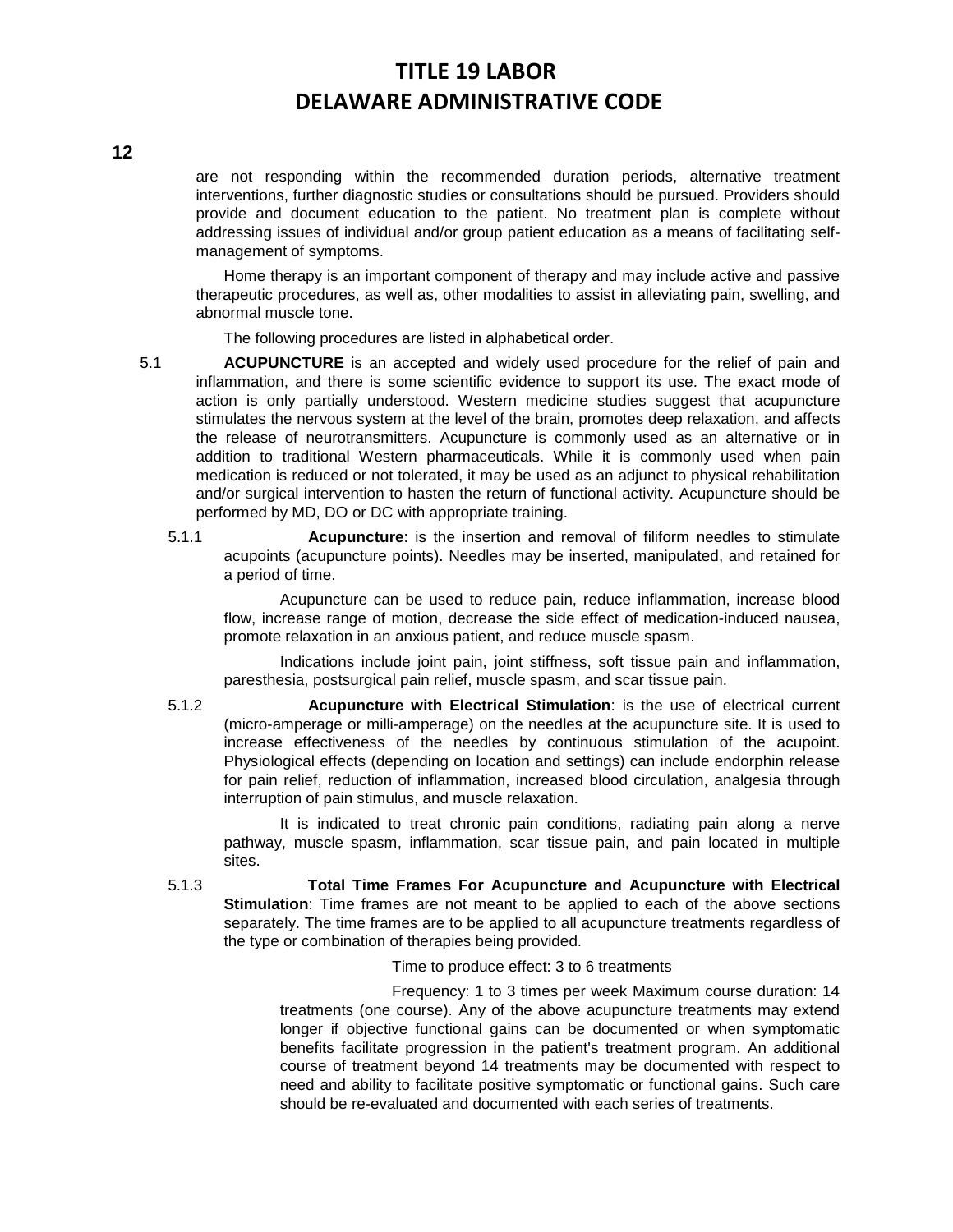- 5.1.4 **Other Acupuncture Modalities**: Acupuncture treatment is based on individual patient needs and therefore treatment may include a combination of procedures to enhance treatment effect. Other procedures may include the use of heat, soft tissue manipulation/massage, and exercise. Refer to Active Therapy (Therapeutic Exercise) and Passive Therapy sections (Massage and Superficial Heat and Cold Therapy) for a description of these adjunctive acupuncture modalities and time frames.
- 5.2 **BIOFEEDBACK** is a form of behavioral medicine that helps patients learn self awareness and self-regulation skills for the purpose of gaining greater control of their physiology, such as muscle activity, brain waves, and measures of autonomic nervous system activity. Electronic instrumentation is used to monitor the targeted physiology and then displayed or fed neck to the patient visually, auditorially, or tactilely, with coaching by a biofeedback specialist. Biofeedback is provided by clinicians certified in biofeedback and/or who have documented specialized education, advanced training, or direct or supervised experience qualifying them to provide the specialized treatment needed (e.g., surface EMG, EEG, or other).

Treatment is individualized to the patient's work-related diagnosis and needs. Home practice of skills is required for mastery and may be facilitated by the use of home training tapes. The ultimate goal of biofeedback treatment is to normalize physiology to the pre-injury status to the extent possible, and involves transfer of learned skills to the workplace and daily life. Candidates for biofeedback therapy or training must be motivated to learn and practice biofeedback and self-regulation techniques. Indications for biofeedback include individuals who are suffering from musculoskeletal injury in which muscle dysfunction or other physiological indicators of excessive or prolonged stress response affects and/or delays recovery. Other applications include training to improve self-management of emotional stress/pain responses such as anxiety, depression, anger, sleep disturbance, and other central and autonomic nervous system imbalances. Biofeedback is often used in conjunction with other treatment modalities.

Time to produce effect: 3 to 4 visits

Frequency: 1 to 2 times per week

Maximum duration: 10 to 12 visits. Treatment beyond 12 visits must be documented with respect to need, expectation, and ability to facilitate positive functional gains.

### 5.3 **INJECTIONS - THERAPEUTIC**

5.3.1 Therapeutic Spinal Injections: Description - Therapeutic spinal injections may be used after initial conservative treatments have been undertaken. Therapeutic injections should, with rare exceptions, be used only after imaging studies and/or diagnostic injections have established pathology. Special Considerations - For all injections (excluding trigger point), multi-planar fluoroscopic guidance during procedures is required to document technique and needle placement, and should be performed by a physician experienced in the procedure. Permanent images are required to verify needle replacement. The subspecialty disciplines of the physicians performing injections may be varied, including, but not limited to: anesthesiology, radiology, surgery, or physiatry. The practitioner should document hands-on training through workshops of the type offered by organizations such as the International Spine Intervention Society (ISIS) and/or completed fellowship training in pain medicine with interventional training. They must also be knowledgeable in radiation safety.

5.3.1.1 Epidural Steroid Injection (ESI)

5.3.1.1.1 Description - Epidural steroid injections are injections of corticosteroid into the epidural space. The purpose of ESI is to reduce pain and inflammation in the acute or sub-acute phases of injury. ESI uses two approaches: transforaminal, interlaminar (midline).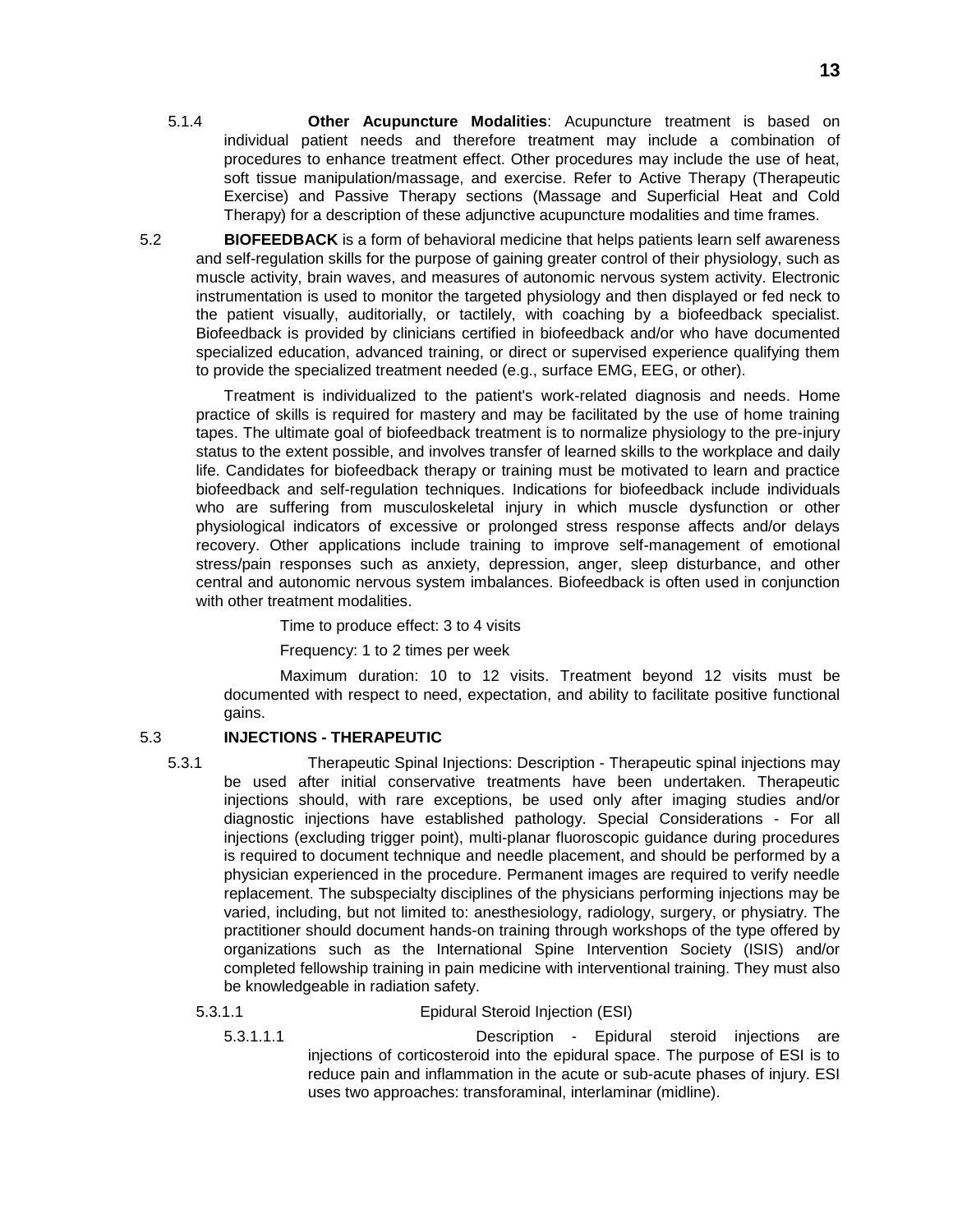- 5.3.1.1.2 Needle Placement Multi-planar fluoroscopic imaging is required for all epidural steroid injections. Contrast epidurograms allow one to verify the flow of medication into the epidural space. Permanent images are required to verify needle replacement.
- 5.3.1.1.3 Indications There is some evidence that epidural steroid injections are effective for patients with radicular pain or radiculopathy (sensory or motor loss in a specific dermatome or myotome). Up to 80% of patients with radicular pain may have initial relief. However, only 25-57% are likely to have excellent long-term relief. Although there is no evidence regarding the effectiveness of ESI for nonradicular disc herniation, it is an accepted intervention.

Frequency: One or more levels can be injected in one session. Whether injections are repeated depends upon the patient's response to the previous injection. Subsequent injections may occur. Injections can be repeated if the patient has demonstrated functional gain and/or pain returns or worsens.

Maximum duration: Six treatments (a treatment may include injections at one or two levels) may be done in one year, as per the patient's response to pain and function. Patients should be reassessed for improvement in pain (as measured by accepted pain scales) and/or evidence of functional improvement.

5.3.1.2 Zygapophyseal (Facet) Injection

- 5.3.1.2.1 Description A generally accepted intra-articular or pericapsular injection of local anesthetic and corticosteroid.
- 5.3.1.2.2 Indications- Patients with pain suspected to be facet mediated in origin. Facet injections may be repeated if they result in increased documented functional benefit for at least 4 to 6 weeks and/or at least an 50% initial improvement in pain scales as measured by accepted pain scales (such as VAS).

Maximum Duration: 4 per level per year. Maximum three levels

5.3.1.3 Intradiscal Steroid Therapy: Intradiscal Steroid Therapy consists of injection of a steroid preparation into the intervertebral disc under fluoroscopic guidance at the time of discography. There is good evidence that it is not effective in the treatment of suspected discogenic neck pain and its use is not recommended.

### 5.3.2 **Radio Frequency Medial Branch Neurotomy/facet rhizotomy**:

5.3.2.1 Description -A procedure designed to denervate the facet joint by ablating the corresponding sensory medial branches. Continuous percutaneous radiofrequency is the method generally used.

> There is good evidence to support Radio Frequency Medial Branch Neurotomy in the cervical spine but benefits beyond one year are not yet established. Evidence in the Cervical spine is conflicting; however, the procedure is generally accepted. In one study, 60% of patients maintained at least 90% pain relief at 12 months. Radio-frequency Medial Branch Neurotomy is the procedure of choice over alcohol, phenol, or cryoablation. Precise positioning of the probe

**14**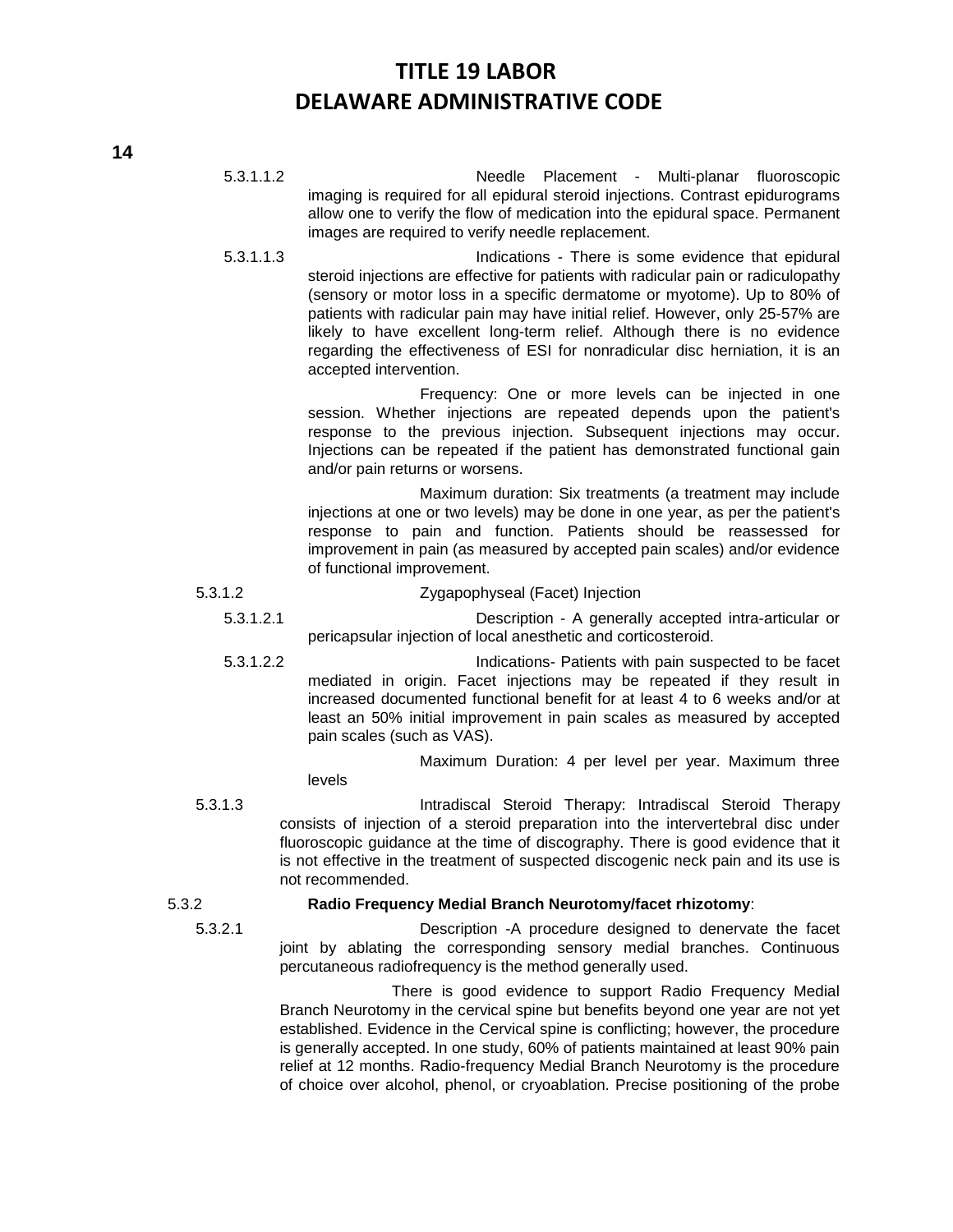using fluoroscopic guidance is required. Permanent images should be recorded to verify placement of the device.

- 5.3.2.2 Indications Those patients with significant, facetogenic pain. Individuals should have met all of the following indications: Pain of welldocumented facet origin, unresponsive to active and/or passive therapy. It is generally recommended that this procedure not be performed until three months of conservative therapy have been completed. All patients should have a successful response to a diagnostic medial nerve branch block and a separate comparative block. To be a positive diagnostic block the patient should report a reduction of pain of 50% or greater from baseline for the length of time appropriate for the local anesthetic used. It is suggested that this be recorded on a form. A separate comparative block on a different date may be performed to confirm the level of involvement.
- 5.3.2.3 Requirements for Repeat Radiofrequency Medial Branch Neurotomy (or additional-level RF Neurotomy): In some cases pain may recur. Successful RF Neurotomy usually provides from six to eighteen months of relief.

Before a repeat RF Neurotomy is done, a confirmatory medial branch injection should be performed if the patient's pain pattern presents differently than the initial evaluation. In occasional patients, additional levels of RF neurotomy may be necessary. The same indications and limitations apply.

### 5.3.3 **Trigger Point Injections and Dry Needling Treatment**:

- - 5.3.3.1 Description -Trigger point injections are a generally accepted treatment. Trigger point treatment can consist of dry needling or injection of local anesthetic, with or without corticosteroid, into highly localized, extremely sensitive bands of skeletal muscle fibers that produce local and referred pain when activated. There is no indication for conscious sedation for patients receiving trigger point injections. The patient must be alert to help identify the site of the injection.
	- 5.3.3.2 Indications Trigger point injections may be used to relieve myofascial pain and facilitate active therapy and stretching of the affected areas.

Trigger point injections are indicated in those patients where well circumscribed trigger points have been consistently observed. Generally, these injections are not necessary unless consistently observed trigger points are not responding to specific, noninvasive, myofascial interventions within responding to specific, noninvasive, myofascial interventions within approximately a 6-week time frame. However, trigger point injections may be occasionally effective when utilized in the patient with immediate, acute onset of Cervical pain.

Frequency: Weekly. Suggest no more than 4 injection sites per session per week to avoid significant post-injection soreness.

Maximum duration: 8 weeks. Occasional patients may require 2 to 4 repetitions over a 1 to 2 year period.

5.3.4 **Prolotherapy**: also known as sclerotherapy consists of a series of injections of hypertonic dextrose, with or without glycerine and phenol, into the ligamentous structures of the Cervical Spine. Its proponents claim that the inflammatory response to the injections will recruit cytokine growth factors involved in the proliferation of connective tissue, stabilizing the ligaments of the Cervical when these structures have been damaged by mechanical insults.

There are conflicting studies concerning the effectiveness of Prolotherapy in the Cervical. Lasting functional improvement has not been shown. The injections are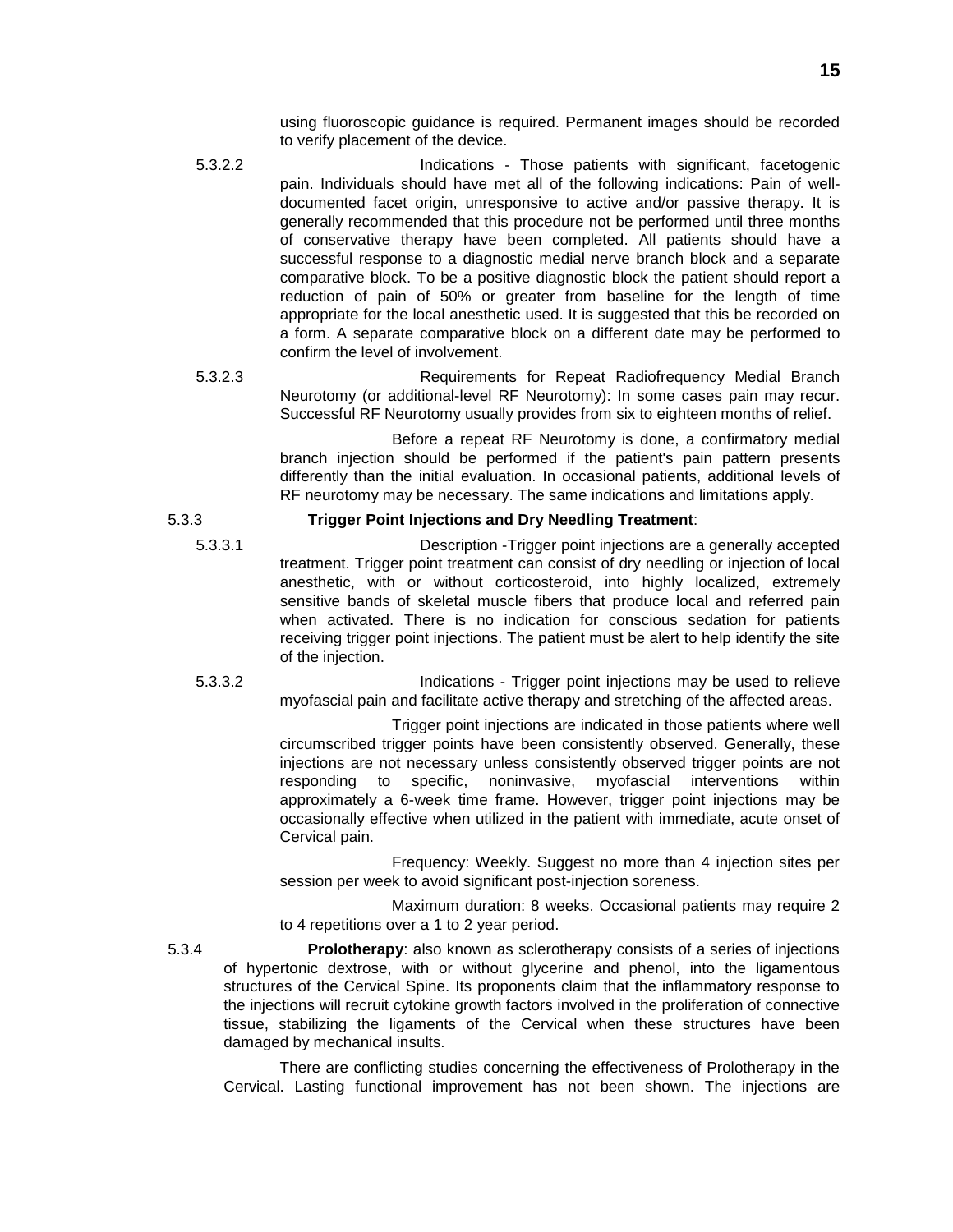invasive, may be painful to the patient, and are not generally accepted or widely used. Therefore, the use of Prolotherapy for neck pain is not recommended.

5.3.5 **Epiduroscopy and Epidural Lysis of Adhesions**: is an investigational treatment of Cervical pain. It involves the introduction of a fiberoptic endoscope into the epidural space via the sacral hiatus. With cephalad advancement of the endoscope under direct visualization, the epidural space is irrigated with saline. Adhesiolysis may be done mechanically with a fiberoptic endoscope. The saline irrigation is performed with or without epiduroscopy and is intended to distend the epidural space in order to obtain an adequate visual field. It is designed to produce lysis of adhesions, which are conjectured to produce symptoms due to traction on painful nerve roots. Saline irrigation is associated with risks of elevated pressures which may impede blood flow and venous return, possibly causing ischemia of the cauda equina and retinal hemorrhage.

Other complications associated with instrumented lysis include catheter shearing, need for catheter surgical removal, infection (including meningitis), hematoma, and possible severe hemodynamic instability during application. Although epidural adhesions have been postulated to cause chronic Cervical pain, studies have failed to find a significant correlation between the level of fibrosis and pain or difficulty functioning. Studies of epidural lysis demonstrate no transient pain relief from the procedure. Given the low likelihood of a positive response, the additional costs and time requirement, and the possible complications from the procedure, epidural injection, or mechanical lysis, is not recommended.

Epiduroscopy-directed steroid injections are also not recommended as there is no evidence to support an advantage for using an epiduroscope with steroid injections.

5.4 **MEDICATIONS** use in the treatment of Cervical injuries is appropriate for controlling acute and chronic pain and inflammation. Use of medications will vary widely due to the spectrum of injuries from simple strains to post-surgical healing. All drugs should be used according to patient needs. A thorough medication history, including use of alternative and over the counter medications, should be performed at the time of the initial visit and updated periodically. The patient should be educated regarding the interaction with prescription and over-the-counter medications as well as the contents of over-the-counter herbal products.

The use of generic medications is encouraged. The list below is not all inclusive. It is accepted that medications not on this list may be appropriate for use in the care of the injured worker.

The following are listed in alphabetical order:

- 5.4.1 **Acetaminophen**: is an effective analgesic with antipyretic but not antiinflammatory activity. Acetaminophen is generally well tolerated, causes little or no gastrointestinal irritation, and is not associated with ulcer formation. Acetaminophen has been associated with liver toxicity in overdose situations or in chronic alcohol use. Patients may not realize that many over-the-counter preparations may contain acetaminophen. The total daily dose of acetaminophen is recommended not to exceed 4 grams per 24-hour period, from all sources, including narcoticacetaminophen combination preparations.
- 5.4.2 Muscle Relaxants: are appropriate for muscle spasm with pain. There is strong evidence that muscle relaxants are more effective than placebo for providing short-term pain relief in acute Cervical pain. When prescribing these agents, physicians must seriously consider side effects of drowsiness or dizziness and the fact that benzodiazepines may be habit-forming

**16**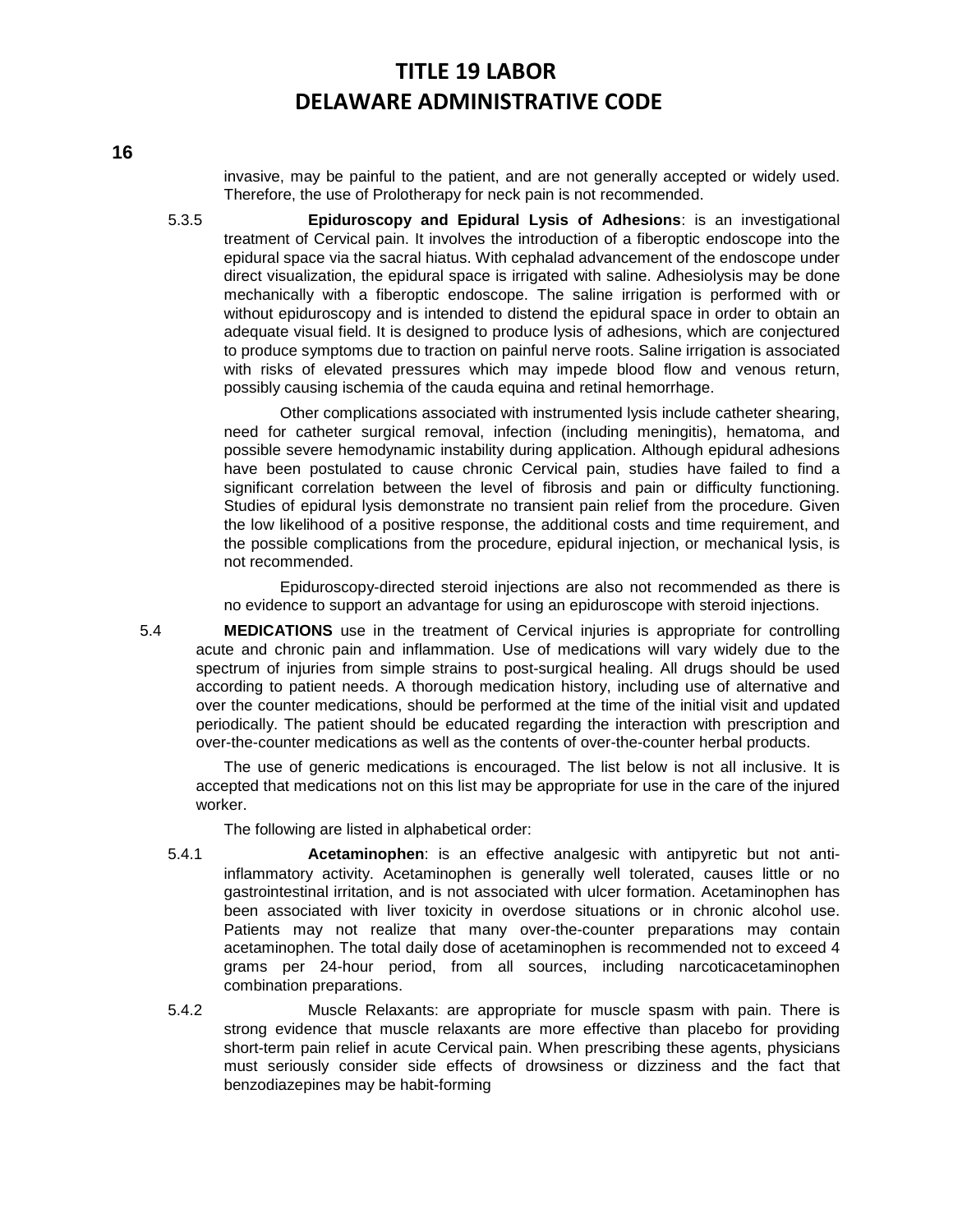5.4.3 **Narcotics**: should be primarily reserved for the treatment of severe Cervical pain. In mild to moderate cases of Cervical pain, narcotic medication should be used cautiously on a case-by-case basis. Adverse effects include respiratory depression, the development of physical and impaired alertness.

Narcotic medications should be prescribed with strict time, quantity, and duration guidelines, and with definitive cessation parameters. Pain is subjective in nature and should be evaluated using a scale to rate effectiveness of the narcotic prescribed.

- 5.4.4 **Nonsteroidal Anti-Inflammatory Drugs (NSAIDs)**: are useful for pain and inflammation. In mild cases, they may be the only drugs required for analgesia. There are several classes of NSAIDs, and the response of the individual injured worker to a specific medication is unpredictable. For this reason, a range of NSAIDs may be tried in each case with the most effective preparation being continued. Patients should be closely monitored for adverse reactions. Administration of proton pump inhibitors, Histamine 2 Blockers or prostaglandin analog misoprostol along with these NSAIDs may reduce the risk of duodenal and gastric ulceration. Intervals for metabolic screening are dependent upon the patient's age, general health status and should be within parameters listed for each specific medication.
	- 5.4.4.1 Selective Cyclo-oxygenase-2 (COX-2) Inhibitors COX-2 inhibitors are more recent NSAIDs and differ in adverse side effect profiles from the traditional NSAIDs. The major advantages of selective COX-2 inhibitors over traditional NSAIDs are that they have less gastrointestinal toxicity and no platelet effects. COX-2 inhibitors should not be first-line for low risk patients who will be using an NSAID short term but are indicated in select patients for whom traditional NSAIDs are not tolerated. Serious upper GI adverse events can occur even in asymptomatic patients. Patients at high risk for GI bleed include those who use alcohol, smoke, are older than 65, take corticosteroids or anticoagulants, or have a longer duration of therapy.
- 5.4.5 **Psychotropic/Anti-anxiety/Hypnotic Agents**: may be useful for treatment of mild and chronic pain, dysesthesias, sleep disorders, and depression. Antidepressant medications, such as tricyclics and Selective Serotonin Reuptake Inhibitors (SSRIs), are useful for affective disorder and chronic pain management. Tricyclic antidepressant agents, in low dose, are useful for chronic pain. Anti-anxiety medications should generally be limited to short-term use. Combinations of the above agents may be useful. As a general rule, physicians should access the patient's prior history of substance abuse or depression prior to prescribing any of these agents. Due to the habit-forming potential of the benzodiazepines and other drugs found in this class, they are not routinely recommended.
- 5.4.6 **Tramadol**: is useful in relief of Cervical pain and has been shown to provide pain relief equivalent to that of commonly prescribed NSAIDs. Although Tramadol may cause impaired alertness, it is generally well tolerated, does not cause gastrointestinal ulceration, or exacerbate hypertension or congestive heart failure.

# 5.5 **OCCUPATIONAL REHABILITATION PROGRAMS**

5.5.1 **Non-Interdisciplinary**: These generally accepted programs are workrelated, outcome focused, individualized treatment programs. Objectives of the program include, but are not limited to, improvement of cardiopulmonary and neuromusculoskeletal functions (strength, endurance, movement, flexibility, stability, and motor control functions), patient education, and symptom relief. The goal is for patients to gain full or optimal function and return to work. The service may include the time-limited use of passive modalities with progression to active treatment and/or simulated/ real work.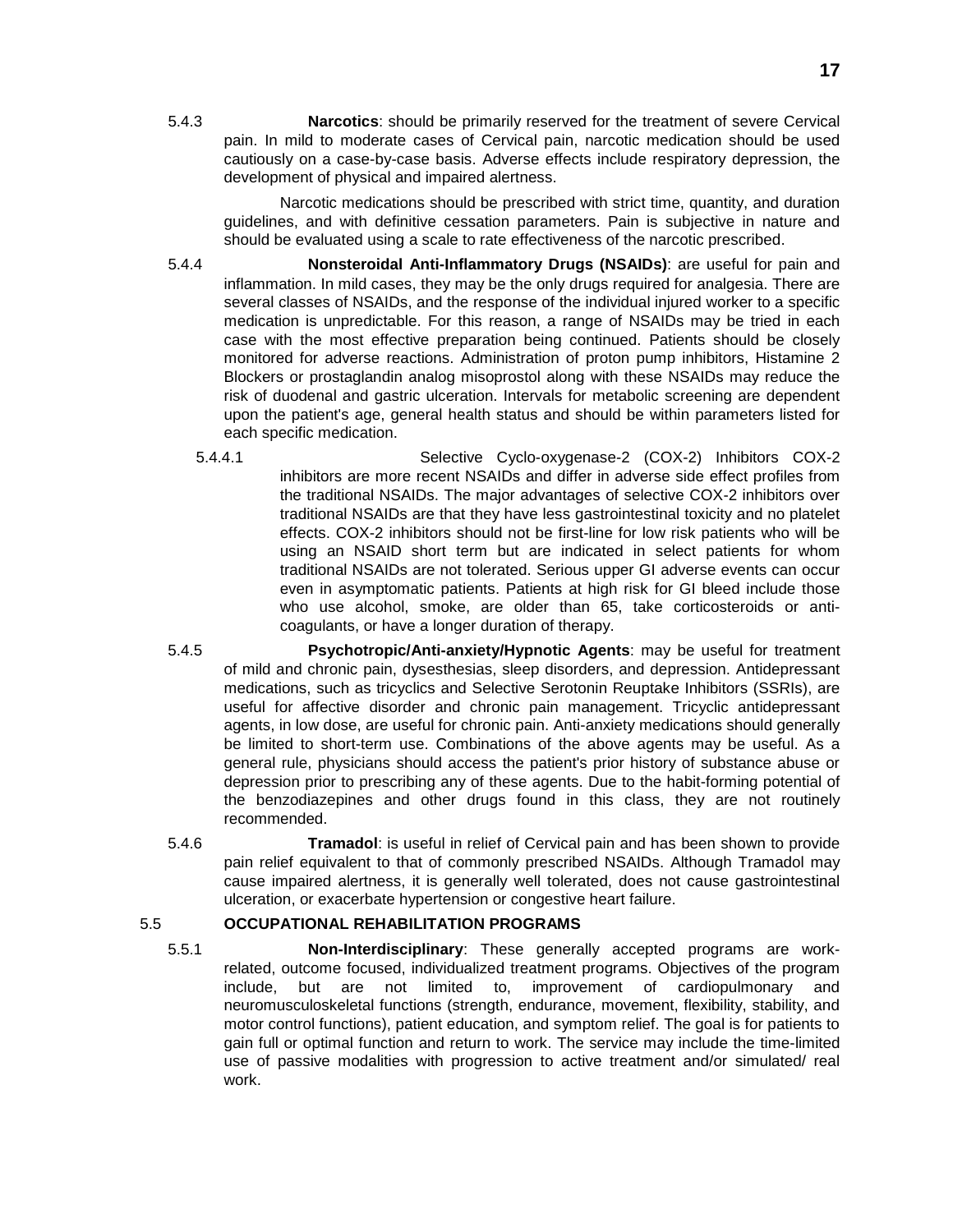5.5.1.1 **Work Conditioning/Simulation**: This program may begin once a patient is out of the acute phase of injury and will be able to tolerate this program. These programs are usually initiated after the acute phase has been completed and offered at any time throughout the recovery phase. Work conditioning should be initiated when imminent return of a patient to modified or full duty is not an option, but the prognosis for returning the patient to work at completion of the program is at least fair to good. The need for work place simulation should be based upon the results of a Functional Capacity Evaluation and/or Jobsite Analysis.

Length of visit: 1 to 4 hours per day.

Frequency: 2 to 5 visits per week

Maximum duration: 8 weeks. Participation in a program beyond six weeks must be documented with respect to need and the ability to facilitate positive symptomatic or functional gains.

5.5.1.2 **Work Hardening**: Work Hardening is an interdisciplinary program addressing a patient's employability and return to work. It includes a progressive increase in the number of hours per day that a patient completes work simulation tasks until the patient can tolerate a full workday. This is accomplished by addressing the medical, behavioral, physical, functional, and vocational components of employability and return-to-work. This can include a highly structured program involving a team approach or can involve any of the components thereof. The interdisciplinary team should, at a minimum, be comprised of a qualified medical director who is board certified with documented training in occupational rehabilitation; team physicians having experience in occupational rehabilitation; occupational therapist; physical therapist; case manager; and psychologist. As appropriate, the team may also include: Chiropractor, RN, Vocational Specialist or Certified Biofeedback Therapist.

Length of visit: Up to 8 hours/day

Frequency: 2 to 5 visits per week

Maximum duration: 8 weeks. Participation in a program beyond six weeks must be documented with respect to need and the ability to facilitate positive symptomatic or functional gains.

5.5.1.3 **Spinal Cord Programs**: Spinal Cord Systems of Care provide coordinated, casemanaged, and integrated service for people with spinal cord dysfunction, whether due to trauma or disease. The system includes an inpatient component in an organization licensed as a hospital and an outpatient component. Each component endorses the active participation and choice of the persons served throughout the entire program.

> The Spinal Cord System of Care also provides or formally links with key components of care that address the lifelong needs of the persons served. This can include a highly structured program involving a team approach or can involve any of the components thereof. The interdisciplinary team should, at a minimum, be comprised of a qualified medical director who is board certified and trained in rehabilitation, a case manager, occupational therapy, physical therapy, psychologist, rehabilitation RN and MD, and therapeutic recreation specialist. As appropriate, the team may also include: rehabilitation counselor, respiratory therapist, social worker, or speech-language pathologist.

**18**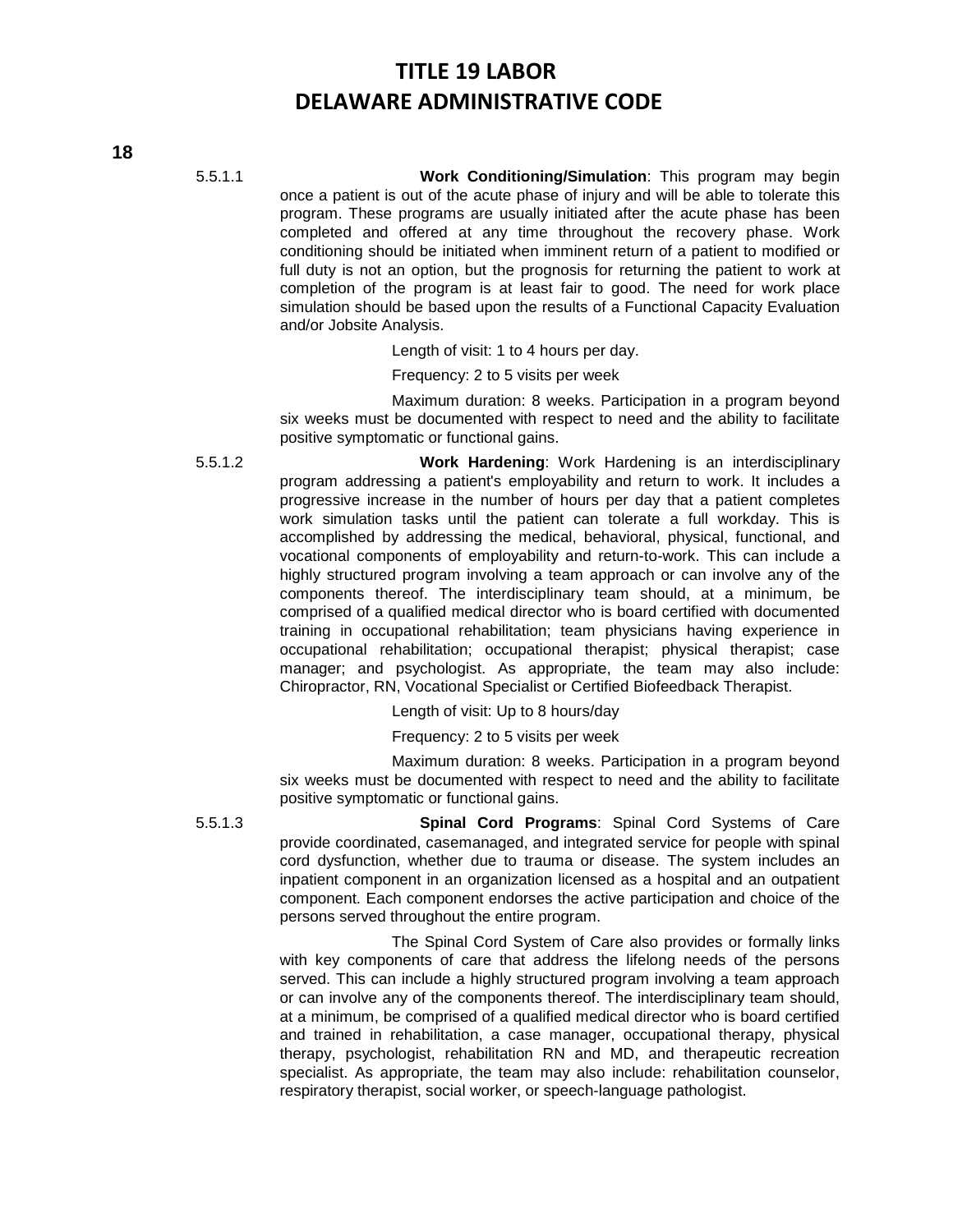Time frame durations for any spinal cord program should be determined based upon the extent of the patient's injury and at the discretion of the rehabilitation physician in charge.

- 5.6 Cervical **ORTHOTICS** Primary principles and objectives of the application of cervical orthosis include:
	- aid in spinal stability when soft tissues or osteoligamentous structures cannot sufficiently perform their role as spinal stabilizers; and
	- restrict spinal segment movement after acute trauma or surgical procedure.
	- control of the position through the use of control forces;
	- application of corrective forces to abnormal curvatures;

In cases of traumatic cervical injury, the most important objective is the protection of the spinal cord and nerve root.

# 5.6.1 **Cervical Supports**:

- 5.6.1.1 **Soft Collars** are well-tolerated by most patients cervical supports may provide symptomatic relief of pain and movement reduction in cases of acute cervical conditions. The injured worker should be advised of the potential harm from using a cervical support for a period of time greater than that which is prescribed. Harmful effects include de-conditioning of the musculature, skin irritation, and general discomfort.
- 5.6.1.2 **Rigid Collars**, such as a Philadelphia or Miami Orthosis, are useful post-operative or in emergency situations. These collars restrict flexion and extension motion, and to a lesser degree, lateral bending and rotation. Duration of wear is dependent upon the physician and degree of cervical healing but is generally not used beyond 8 weeks.
- 5.6.1.3 **Cervicothoracic Orthosis**: such as Yale and sternal occipital mandibular immobilization (SOMI) type braces, restrict flexion and extension motion to a fuller degree than the Philadelphia collar and to a better degree lateral bending and rotation. Not recommended in sprain or strain type iniuries.
- 5.6.1.4 **Halo Devices**: are used in the treatment of cervical fracture, dislocation, and instability at the discretion of the treating surgeon. Refer to Halo Devices in the Operative Treatment section.
- 5.6.1.5 **Other Orthosis Devices and Equipment**: Special orthosis or equipment may have a role in the rehabilitation of a cervical injury such as those injuries to a cervical nerve root resulting in upper extremity weakness or a spinal cord injury with some degree of paraparesis or tetraparesis. Use of such devices would be in a structured rehabilitation setting as part of a comprehensive rehabilitation program.
- 5.7 **PATIENT EDUCATION** No treatment plan is complete without addressing issues of individual and/or group patient education as a means of prolonging the beneficial effects of treatment, as well as facilitating self-management of symptoms and injury prevention. The patient should be encouraged to take an active role in the establishment of functional outcome goals. They should be educated on their specific injury, assessment findings, and plan of treatment. Instruction on proper body mechanics and posture, positions to avoid, selfcare for exacerbation of symptoms, and home exercise should also be addressed.

Time to produce effect: Varies with individual patient

Frequency: Should occur at every visit.

5.8 **RESTRICTION OF ACTIVITIES** There is some evidence to support the continuation of normal daily activities as the recommended treatment for acute and chronic cervical injuries without neurologic symptoms. Complete work cessation should be avoided, if possible, since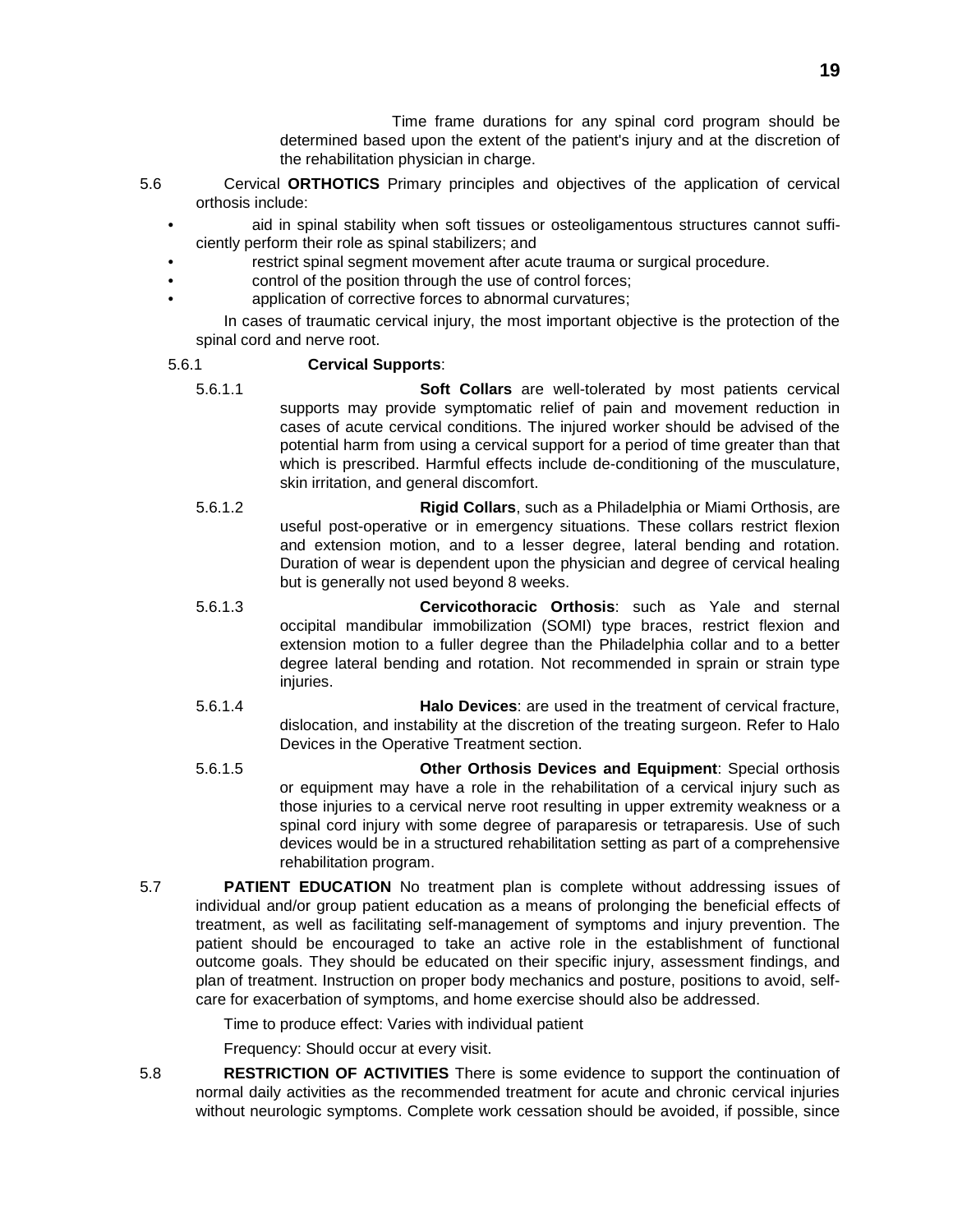**20**

it often further aggravates the pain presentation. Modified return-to-work is almost always more efficacious and rarely contraindicated in the vast majority of injured workers with cervical spine injuries.

5.9 **RETURN-TO-WORK** Early return-to-work should be a prime goal in treating occupational injuries given the poor return-to-work prognosis for an injured worker who has been out of work for more than six months. It is imperative that the patient be educated regarding the benefits of return-to-work, work restrictions, and follow-up if problems arise. When attempting to return a patient to work after a specific injury, clear objective physical capabilities of the injured worker should be outlined on the appropriate form. An accurate job description with detailed physical duty requirements is often necessary to assist the physician in making return-to-work recommendations.

Employers should be prepared to offer transitional work. This may consist of temporary work in a less demanding position, return to the regular job with restrictions, or gradual return to the regular job. Company policies which encourage return-to-work with positive communication are most likely to have decreased worker disability. When appropriate a Jobsite Analysis may be necessary. Return-to-work is defined as any work or duty that the patient is able to perform safely. It may not be the patient's regular work. Due to the large spectrum of injuries of varying severity and varying physical demands in the work place, it is not possible to make specific return-to-work guidelines for each injury.

5.9.1 **Compliance with Activity Restrictions**: In some cases, compliance with restriction of activity levels may require a complete job site evaluation, a functional capacity evaluation (FCE) or other special testing.

5.10 **THERAPY - PASSIVE** Most of the following passive therapies and modalities are generally accepted methods of care for a variety of work-related injuries. Passive therapy includes those treatment modalities that do not require energy expenditure on the part of the patient. They are principally effective during the early phases of treatment and are directed at controlling symptoms such as pain, inflammation and swelling and to improve the rate of healing soft tissue injuries. They should be used adjunctively with active therapies such as postural stabilization and exercise programs to help control swelling, pain, and inflammation during the active rehabilitation process.

Please refer to General Guideline Principles, Active Interventions. Passive therapies may be used intermittently as a therapist deems appropriate or regularly if there are specific goals with objectively measured functional improvements during treatment.

Generally, passive interventions are viewed as a means to facilitate progress in an active rehabilitation program with concomitant attainment of objective functional gains. All rehabilitation programs must incorporate "Active Interventions" no later than twelve visits or three weeks after the onset of treatment. Reimbursement for passive modalities only after the first twelve visits or three weeks of treatment without clear evidence of Active Interventions will require supportive documentation.

On occasion, specific diagnoses and post-surgical conditions may warrant durations of treatment beyond those listed as "maximum." Factors such as exacerbation of symptoms, reinjury, interrupted continuity of care, and co-morbitities may also extend durations of care. Specific goals with objectively measured functional improvement during treatment must be cited to justify extended durations of care. It is recommended that, if no functional gain is observed after the number of treatments under "time to produce effect" have been completed; alternative treatment interventions, further diagnostic studies, or further consultations should be pursued.

The following passive therapies are listed in alphabetical order: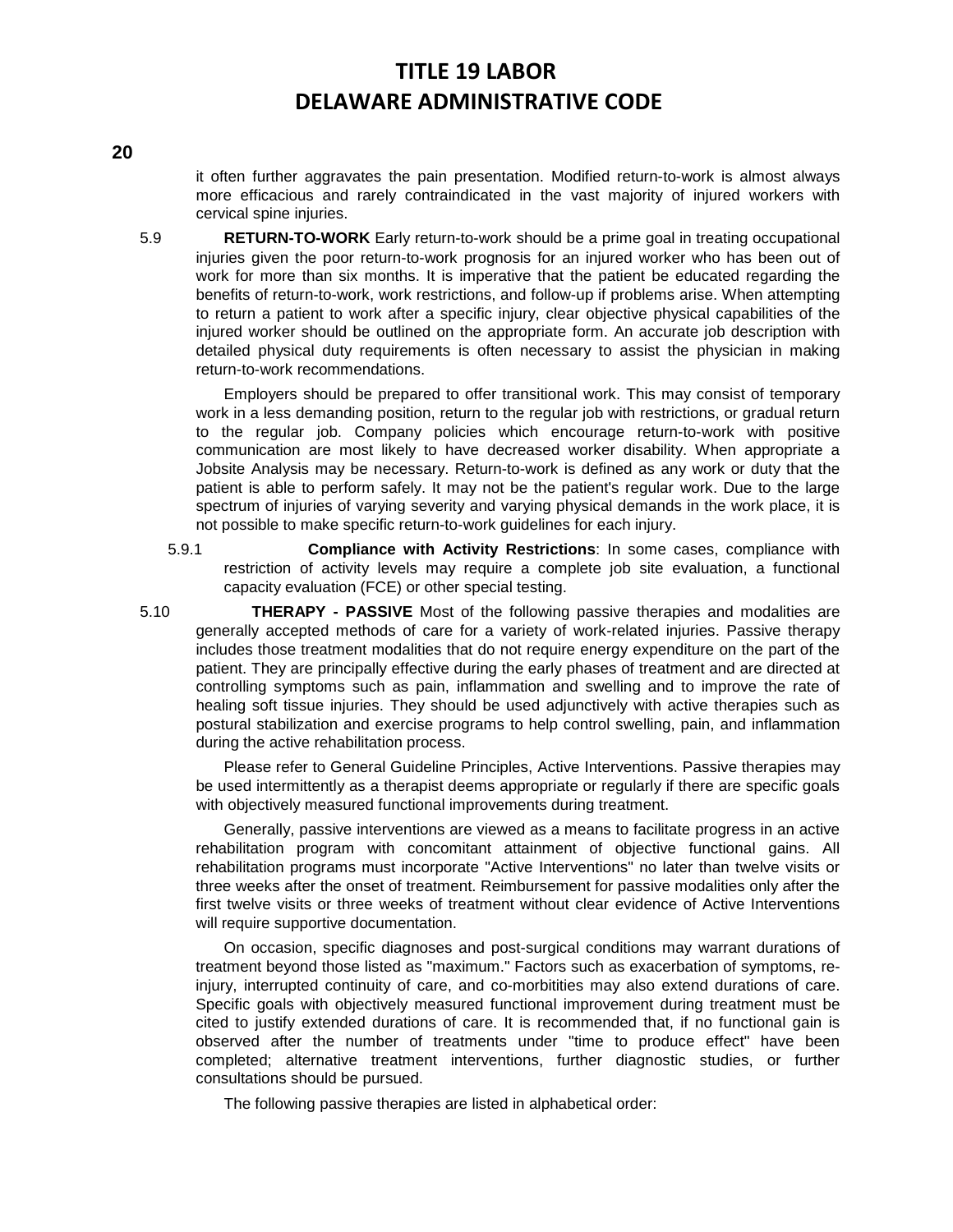5.10.1 **Electrical Stimulation (Unattended and Attended)**: is an accepted treatment. Once applied, unattended electrical stimulation requires minimal on-site supervision by the provider. Indications include pain, inflammation, muscle spasm, atrophy, decreased circulation, and the need for osteogenic stimulation. A home unit should be purchased if treatment is effective and frequent use is recommended.

#### Time to produce effect: 2 to 4 treatments

#### Maximum duration: 24 visits

5.10.2 **Iontophoresis**: is an accepted treatment which consists of the transfer of medication, including, but not limited to, steroidal anti-inflammatories and anesthetics, through the use of electrical stimulation. Indications include pain (Lidocaine), inflammation (hydrocortisone, salicylate), edema (mecholyl, hyaluronidase, salicylate), ischemia (magnesium, mecholyl, iodine), muscle spasm (magnesium, calcium), calcific deposits (acetate), scars, and keloids (sodium chloride, iodine, acetate).

Time to produce effect: 1 to 4 treatments

Frequency: 3 times per week with at least 48 hours between treatments

Maximum duration: 8 visits per body region

5.10.3 **Manipulation**: Is generally accepted, well-established and widely used therapeutic intervention for Cervical pain. Manipulative Treatment (not therapy) is defined as the therapeutic application of manually guided forces by an operator to improve physiologic function and/or support homeostasis that has been altered by the injury or occupational disease, and has associated clinical significance.

High velocity, low amplitude (HVLA) technique, chiropractic manipulation, osteopathic manipulation, muscle energy techniques, counter strain, and non-force techniques are all types of manipulative treatment. This may be applied by osteopathic physicians (D.O.), chiropractors (D.C.), properly trained physical therapists (P.T.), properly trained occupational therapist (O.T.), or properly trained medical physicians.

Under these different types of manipulation exist many subsets of different techniques that can be described as a) direct- a forceful engagement of a restrictive/pathologic barrier, b) indirect- a gentle/non-forceful disengagement of a restrictive/pathologic barrier, c) the patient actively assists in the treatment and d) the patient relaxing, allowing the practitioner to move the body tissues. When the proper diagnosis is made and coupled with the appropriate technique, manipulation has no contraindications and can be applied to all tissues of the body. Pre-treatment assessment should be performed as part of each manipulative treatment visit to ensure that the correct diagnosis and correct treatment is employed.

High velocity, low amplitude (HVLA) manipulation is performed by taking a joint to its end range of motion and moving the articulation into the zone of accessory joint movement, well within the limits of anatomical integrity. Indications for manipulation include joint pain, decreased joint motion, and joint adhesions. Contraindications to HVLA manipulation include joint instability, fractures, severe osteoporosis, infection, metastatic cancer, active inflammatory arthritides, aortic aneurysm, and signs of progressive neurologic deficits.

Time to produce effect for all types of manipulative treatment: 1 to 6 treatments.

Frequency: Up to 3 times per week for the first 4 weeks as indicated by the severity of involvement and the desired effect, then up to 2 treatments per week for the next 4 weeks. For further treatments, twice per week or less to maintain function.

Maximum duration: 30 visits. Extended durations of care beyond what is considered "maximum" may be necessary in cases of re-injury, interrupted continuity of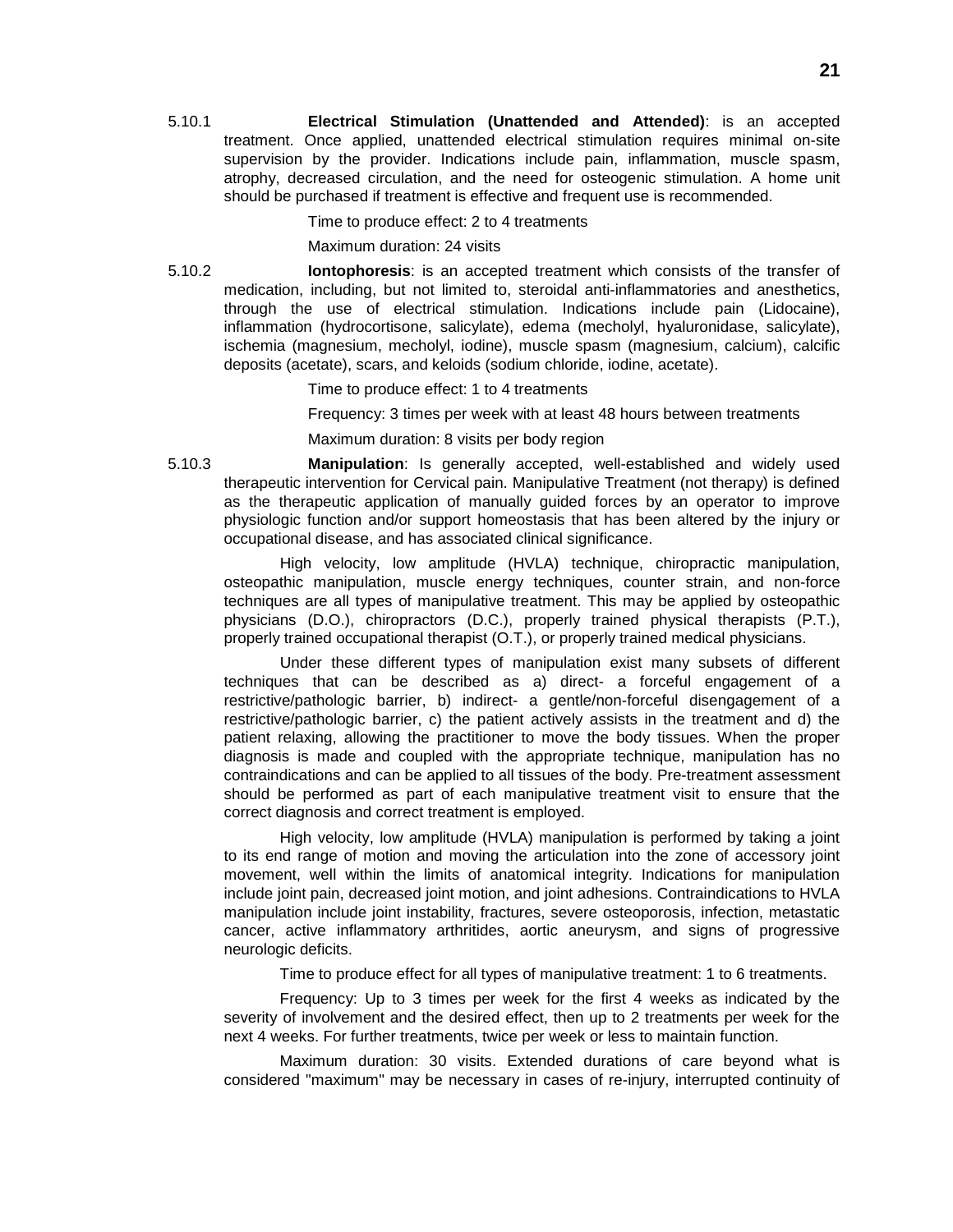care, exacerbation of symptoms, and in those patients with co-morbidities. Refer to the Chronic Pain Guidelines for care beyond 6 months.

The combination of 97140 plus either CMT or OMT code is equal to one visit when performed on the same day. Any combination of manual therapeutic intervention exceeding 36 visits (not units) need to go to UR.

5.10.3.1 **Mobilization (Joint) / Manipulation**: Mobilization is passive movement involving oscillatory motions to the involved joints. The passive mobility is performed in a graded manner (I, II, III, IV, or V), which depicts the speed of the maneuver. It may include skilled manual joint tissue stretching. Indications include the need to improve joint play, improve intracapsular arthrokinematics, or reduce pain associated with tissue impingement.

Time to produce effect: 4 to 6 treatments

Frequency: 2 to 3 times per week

Maximum duration: 36 visits (CPT codes 97124 and 97140 cannot exceed 36 visits in combination).

5.10.4 **Massage - Manual or Mechanical**: Massage is manipulation of soft tissue with broad ranging relaxation and circulatory benefits. This may include techniques that include pressing, lifting, rubbing, pinching of soft tissues by, or with, the practitioner's hands. Indications include edema (peripheral or hard and non-pliable edema), muscle spasm, adhesions, the need to improve peripheral circulation and range of motion, or to increase muscle relaxation and flexibility prior to exercise.

In sub-acute Cervical pain populations there is good evidence that massage can increase function when combined with exercise and patient education. Some studies have demonstrated a decrease in provider visits and pain medication use with combined therapy. One study indicated improved results with acupressure massage. It is recommended that all massage be performed by trained, experienced therapists and be accompanied by an active exercise program and patient education. In contrast to the sub-acute population, massage is a generally accepted treatment for the acute Cervical pain population, although no studies have demonstrated its efficacy for this set of patients.

Time to produce effect: Immediate

Frequency: 1 to 3 times per week

Maximum duration: 12 visits (CPT codes 97124 and 97140 cannot exceed 36 visits in combination).

5.10.5 **Mobilization (Joint)**: is a generally well-accepted treatment. Mobilization is passive movement involving oscillatory motions to the vertebral segment(s). The passive mobility is performed in a graded manner (I, II, III, IV, or V), which depicts the speed and depth of joint motion during the maneuver. For further discussion on Level V joint mobilization please see section on HVLA manipulation [Refer to section 12. d.]. It may include skilled manual joint tissue stretching.

Indications include the need to improve joint play, segmental alignment, improve intracapsular arthrokinematics, or reduce pain associated with tissue impingement. Mobilization should be accompanied by active therapy. For Level V mobilization contraindications include joint instability, fractures, severe osteoporosis, infection, metastatic cancer, active inflammatory arthritides, aortic aneurysm, and signs of progressive neurologic deficits.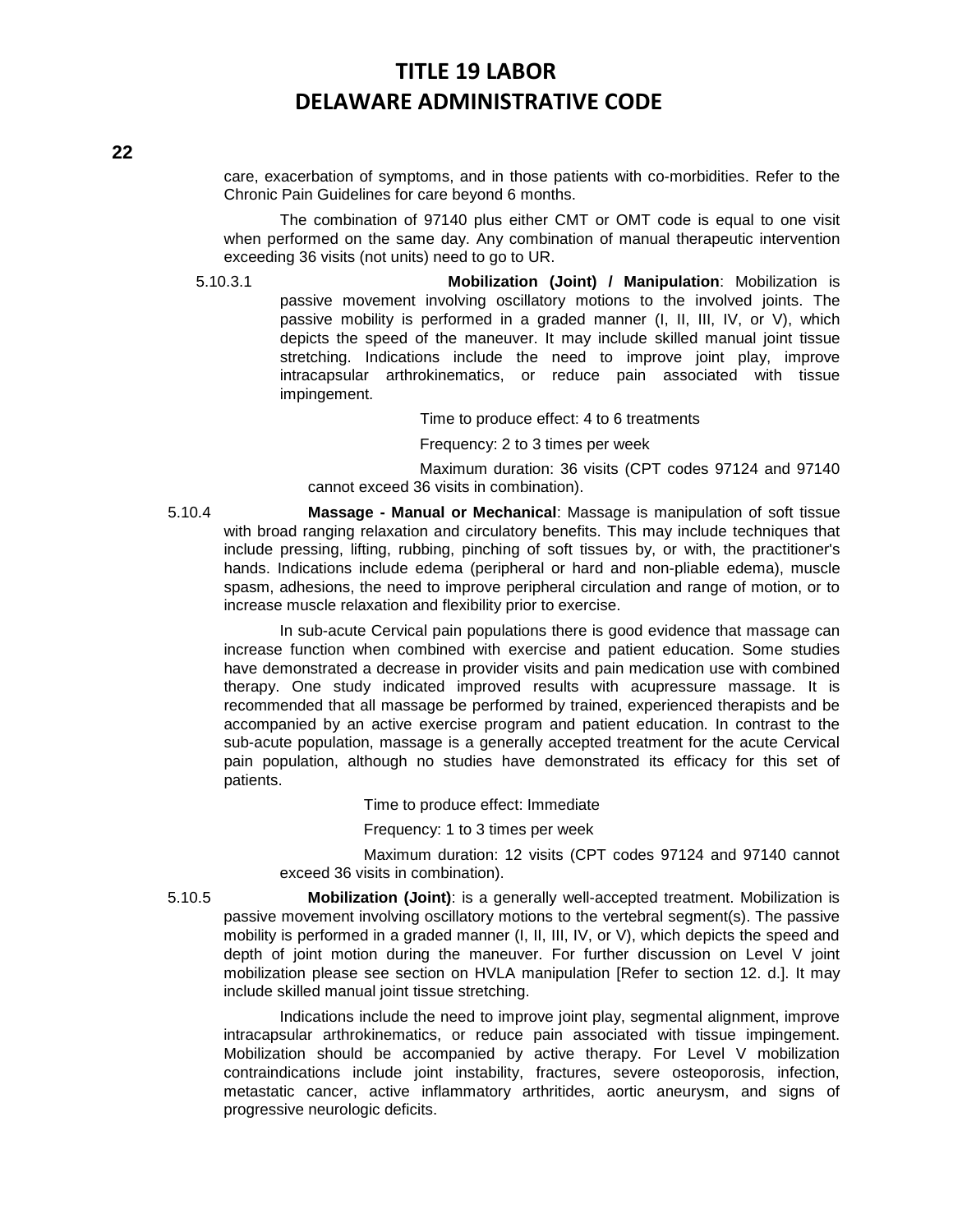Time to produce effect for all types of manipulative treatment: 1 to 6 treatments.

Frequency: Up to 3 times per week for the first 4 weeks as indicated by the severity of involvement and the desired effect, then up to 2 treatments per week for the next 4 weeks. For further treatments, twice per week or less to maintain function.

Maximum duration: 36 visits. Extended durations of care beyond what is considered "maximum" may be necessary in cases of re-injury, interrupted continuity of care, exacerbation of symptoms, and in those patients with comorbitities. Refer to the Chronic Pain Guidelines for care beyond 6 months.

**RE-EVALUATE TREATMENT EVERY 3 TO 4 WEEKS** If a given treatment or modality is not producing positive results within 3 to 4 weeks, the treatment may be either modified or discontinued. Reconsideration of diagnosis should also occur in the event of poor response to a seemingly rational intervention.

CPT codes 97124 and 97140 cannot exceed 36 visits in combination

5.10.6 Mobilization (Soft Tissue): is a generally well-accepted treatment. Mobilization of soft tissue is the skilled application of muscle energy, strain/counter strain, myofascial release, manual trigger point release, and manual therapy techniques designed to improve or normalize movement patterns through the reduction of soft tissue pain and restrictions. These can be interactive with the patient participating or can be with the patient relaxing and letting the practitioner move the body tissues.

> Indications include muscle spasm around a joint, trigger points, adhesions, and neural compression. Mobilization should be accompanied by active therapy.

> Maximum duration: 36 visits re-evaluate treatment every 3 to 4 weeks if a given treatment or modality is not producing positive results within 3 to 4 weeks, the treatment may be either modified or discontinued. Reconsideration of diagnosis should also occur in the event of poor response to a seemingly rational intervention.

CPT codes 97124 and 97140 cannot exceed **36** visits in combination.

- 5.10.7 **Short-Wave Diathermy**: is an accepted treatment which involves the use of equipment that exposes soft tissue to a magnetic or electrical field. Indications include enhanced collagen extensibility before stretching, reduced muscle guarding, reduced inflammatory response, and enhanced re-absorption of hemorrhage/hematoma or edema. It is an accepted modality as an adjunct to acupuncture or situation where other forms of contact superficial heat are contraindicated.
- 5.10.8 **Superficial Heat and Cold Therapy (excluding Infrared Therapy)**: is a generally accepted treatment. Superficial heat and cold are thermal agents applied in various manners that lower or raise the body tissue temperature for the reduction of pain, inflammation, and/or effusion resulting from injury or induced by exercise. Includes application of heat just above the surface of the skin at acupuncture points. Indications include acute pain, edema and hemorrhage, need to increase pain threshold, reduce muscle spasm, and promote stretching/flexibility. Cold and heat packs can be used at home as an extension of therapy in the clinic setting.

Time to produce effect: Immediate

Frequency: 2 to 5 times per week

Maximum duration: 12 visits with maximum visits 1 per day.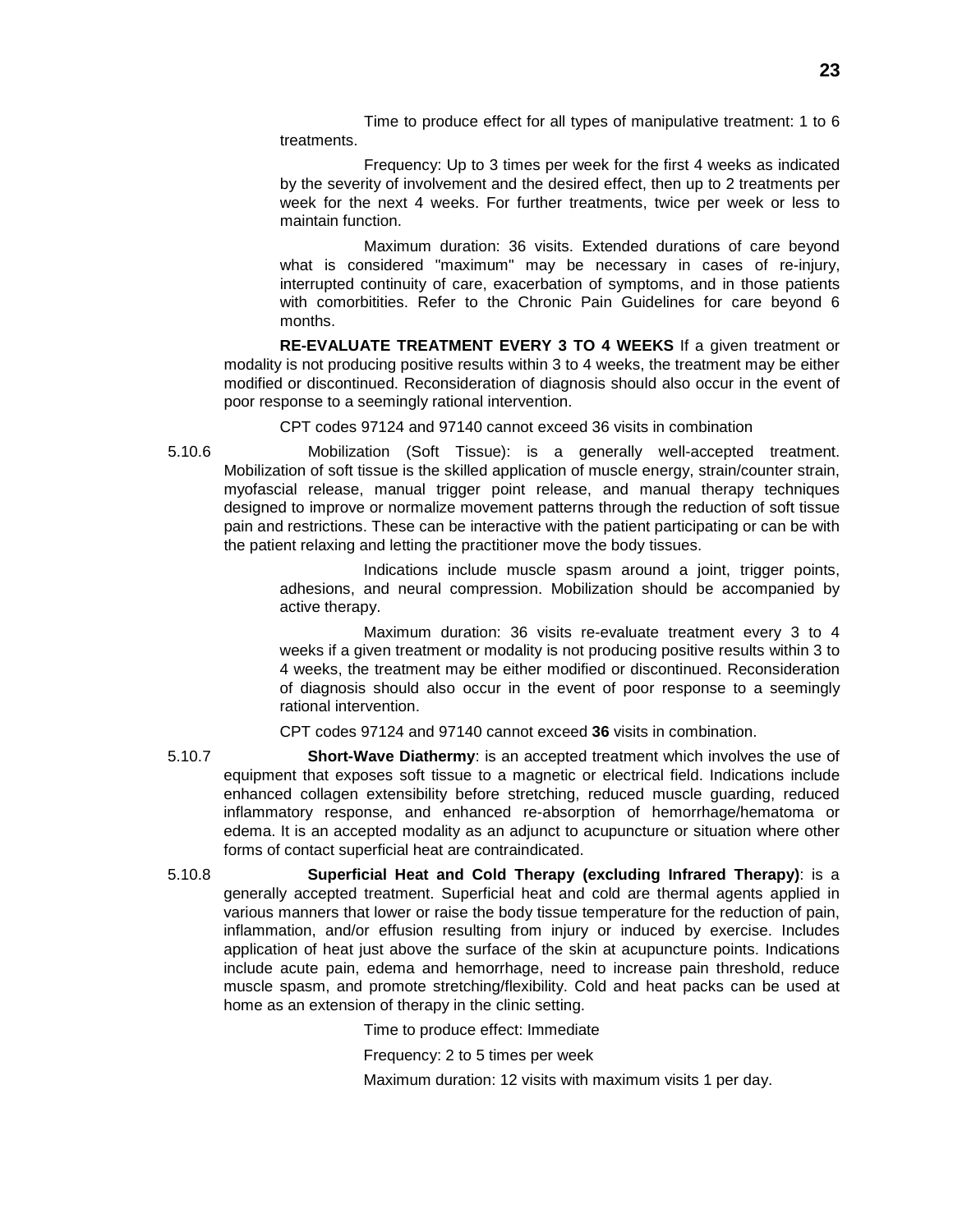# **24**

- 5.10.9 **Traction-Manual**: is an accepted treatment and an integral part of manual manipulation or joint mobilization. Indications include decreased joint space, muscle spasm around joints, and the need for increased synovial nutrition and response. Manual traction is contraindicated in patients with tumor, infection, fracture, or fracture dislocation.
- 5.10.10 **Traction-Mechanical**: Traction modalities are contraindicated in patients with tumor, infections, fracture, or fracture dislocation. Non-oscillating inversion traction methods are contraindicated in patients with glaucoma or hypertension. Motorized traction/decompression devices are included and billed as mechanical traction (i.e. VAX-D, DRX9000, etc.). A home Cervical traction unit can be purchased if proves effective and the home unit can provide a similar treatment.

Time to produce effect: 1 to 3 sessions up to 30 minutes. If response is negative after 3 treatments, discontinue this modality.

Frequency: 2 to 3 times per week. A home Cervical traction unit can be purchased if therapy proves effective.

#### Maximum duration: 24 visits

5.10.11 **Transcutaneous Electrical Nerve Stimulation (TENS)**: is a generally accepted treatment. TENS should include at least one instructional session for proper application and use. Indications include muscle spasm, atrophy, and decreased circulation and pain control. Minimal TENS unit parameters should include pulse rate, pulse width and amplitude modulation. Consistent, measurable functional improvement should be documented prior to the purchase of a home unit.

Time to produce effect: Immediate

### Frequency: Variable

5.10.12 Ultrasound (Including Phonophoresis): is an accepted treatment. Ultrasound uses sonic generators to deliver acoustic energy for therapeutic thermal and/or nonthermal soft tissue effects. Indications include scar tissue, adhesions, collagen fiber and muscle spasm, and the need to extend muscle tissue or accelerate the soft tissue healing. Ultrasound with electrical stimulation is concurrent delivery of electrical energy that involves dispersive electrode placement. Indications include muscle spasm, scar tissue, pain modulation, and muscle facilitation. Phonophoresis is the transfer of medication to the target tissue to control inflammation and pain through the use of sonic generators. These topical medications include, but are not limited to, steroidal antiinflammatory and anesthetics. Time to produce effect: 6 to 15 treatments

Frequency: 3 times per week

### Maximum duration: 24 visits

5.11 **THERAPY-ACTIVE** The following active therapies are widely used and accepted methods of care for a variety of work-related injuries. They are based on the philosophy that therapeutic exercise and/or activity are beneficial for restoring flexibility, strength, endurance, function, range of motion, and can alleviate discomfort. Active therapy requires an internal effort by the individual to complete a specific exercise or task. This form of therapy requires supervision from a therapist or medical provider such as verbal, visual, and/or tactile instruction(s). At times, the provider may help stabilize the patient or guide the movement pattern but the energy required to complete the task is predominately executed by the patient.

Patients should be instructed to continue active therapies at home as an extension of the treatment process in order to maintain improvement levels. Follow-up visits to reinforce and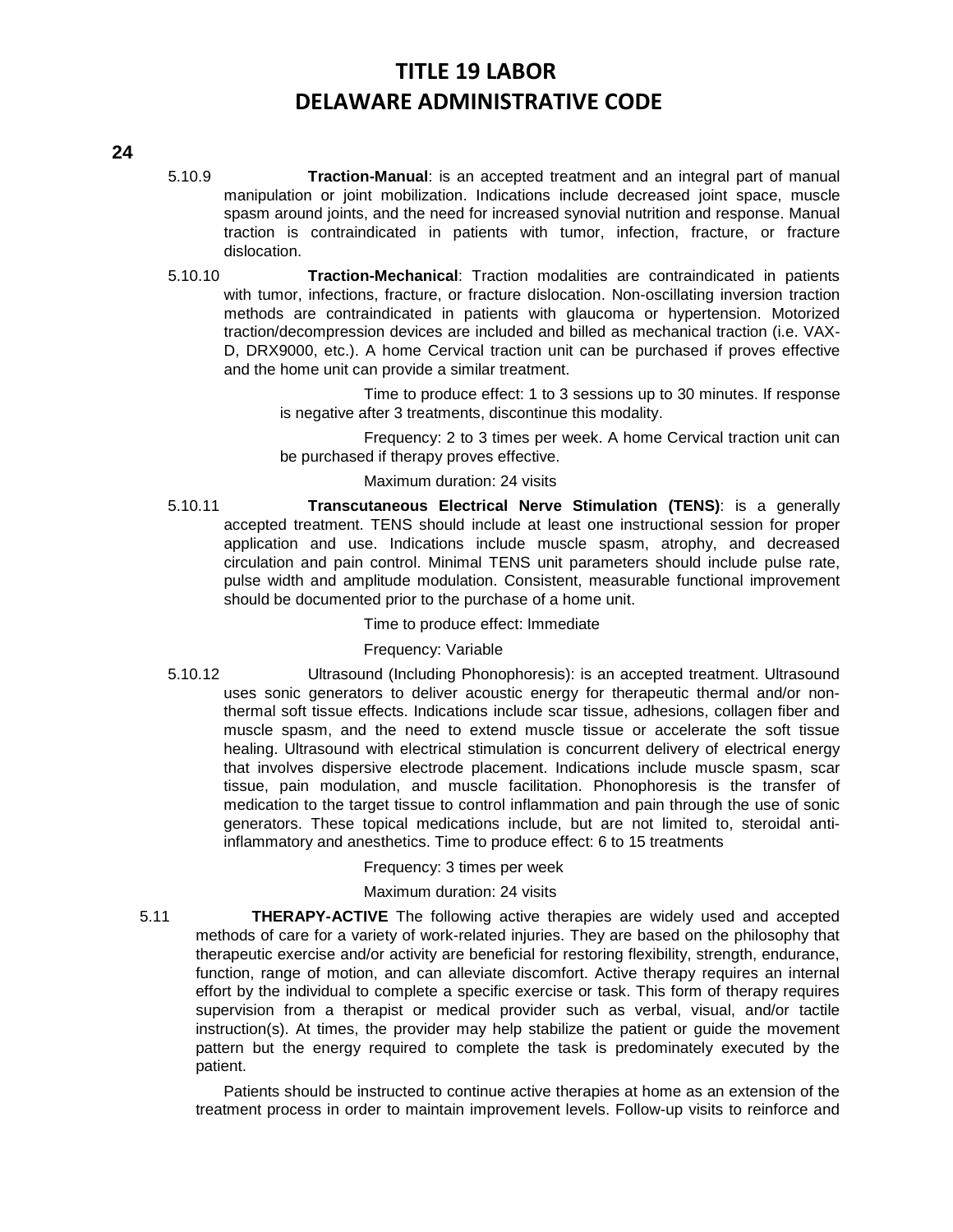monitor progress and proper technique are recommended. Home exercise can include exercise with or without mechanical assistance or resistance and functional activities with assistive devices.

The following active therapies are listed in alphabetical order:

5.11.1 **Activities of Daily Living (ADL)** are well-established interventions which involve instruction, active-assisted training, and/or adaptation of activities or equipment to improve a person's capacity in normal daily activities such as self-care, work reintegration training, homemaking, and driving.

Time to produce effect: 4 to 5 treatments

### Maximum duration: 10 visits

- 5.11.2 **Aquatic Therapy**: is a well-accepted treatment which consists of the therapeutic use of aquatic immersion for therapeutic exercise to promote strengthening, core stabilization, endurance, range of motion, flexibility, body mechanics, and pain management. Aquatic therapy includes the implementation of active therapeutic procedures in a swimming or therapeutic pool. The water provides a buoyancy force that lessens the amount of force gravity applies to the body. The decreased gravity effect allows the patient to have a mechanical advantage and more likely have a successful trial of therapeutic exercise. The therapy may be indicated for individuals who:
	- Cannot tolerate active land-based or full-weight bearing therapeutic procedures;
	- Require increased support in the presence of proprioceptive deficit;
	- Are at risk of compression fracture due to decreased bone density;
	- Have symptoms that are exacerbated in a dry environment;
		- Would have a higher probability of meeting active therapeutic goals than in a land-based environment.

The pool should be large enough to allow full extremity range of motion and fully erect posture. Aquatic vests, belts and other devices can be used to provide stability, balance, buoyancy, and resistance.

Time to produce effect: 4 to 5 treatments

Frequency: 3 to 5 times per week

Maximum duration: 18 visits. A self-directed program is recommended after the supervised aquatics program has been established, or, alternatively a transition to a land-based environment exercise program.

5.11.3 **Functional Activities**: are well-established interventions which involve the use of therapeutic activity to enhance mobility, body mechanics, employability, coordination, balance, and sensory motor integration.

Time to produce effect: 4 to 5 treatments

Frequency: 3 to 5 times per week

Maximum duration: 24 visits Total number of visit 97110 and 97530 should not exceed 40 visits without preauthorization.

5.11.4 **Functional Electrical Stimulation**: is an accepted treatment in which the application of electrical current to elicit involuntary or assisted contractions of atrophied and/or impaired muscles. It may be indicated for impaired muscle function due to radiculopathy.

Time to produce effect: 2 to 6 treatments

Frequency: 3 times per week

Maximum duration: 24 visits inclusive of electrical muscle stimulation codes if beneficial provide with home unit.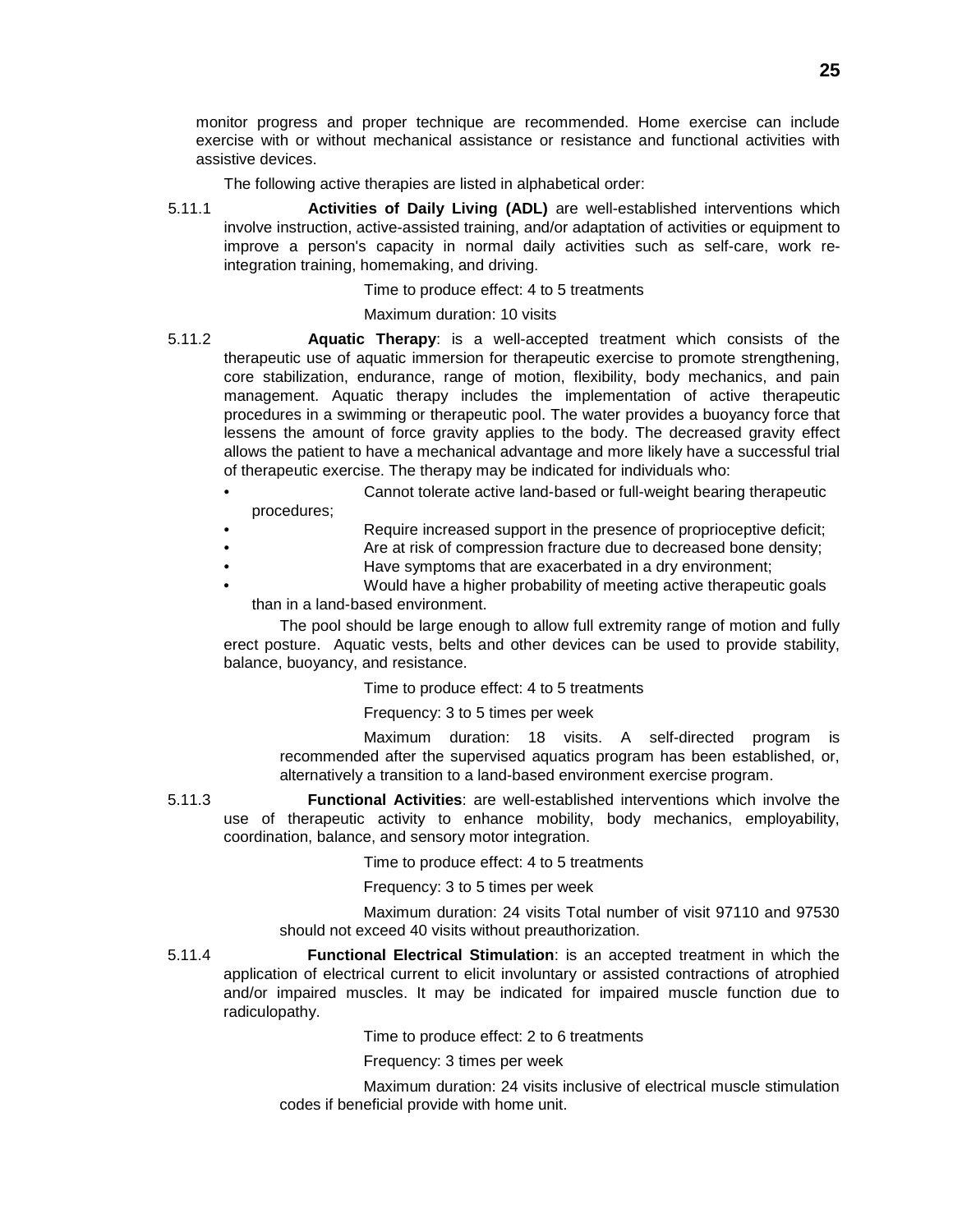#### **26**

5.11.5 **Neuromuscular Re-education**: is a generally accepted treatment. It is the skilled application of exercise with manual, mechanical, or electrical facilitation to enhance strength; movement patterns; neuromuscular response; proprioception, kinesthetic sense and coordination; education of movement, balance, and posture. Indications include the need to promote neuromuscular responses through carefully timed proprioceptive stimuli, to elicit and improve motor activity in patterns similar to normal neurologically developed sequences, and improve Neuromotor response with independent control.

Time to produce effect: 2 to 6 treatments

Frequency: 3-5 times per week

Maximum duration: 36 visits

- 5.11.6 **Therapeutic Exercise**: is a generally well-accepted treatment. Therapeutic exercise, with or without mechanical assistance or resistance, may include isoinertial, isotonic, isometric and isokinetic types of exercises. Indications include the need for cardiovascular fitness, reduced edema, improved muscle strength, improved connective tissue strength and integrity, increased bone density, promotion of circulation to enhance soft tissue healing, improvement of muscle recruitment, improved proprioception, and coordination, and increased range of motion. Therapeutic exercises are used to promote normal movement patterns, and can also include complementary/ alternative exercise movement therapy (with oversight of a physician or appropriate healthcare professional).
- 5.11.7 **Spinal Stabilization**: is a generally well-accepted treatment. The goal of this therapeutic program is to strengthen the spine in its neural and anatomic position. The stabilization is dynamic which allows whole body movements while maintaining a stabilized spine. It is the ability to move and function normally through postures and activities without creating undue vertebral stress

Time to produce effect: 2 to 6 treatments

Frequency: 3 to 5 times per week

Maximum duration: 36 visits Total number of visits of 97110 & 97530 may not exceed 40 visits without preauthorization.

5.12 **VOCATIONAL REHABILITATION** is a generally accepted intervention. Initiation of vocational rehabilitation requires adequate evaluation of patients for quantification of highest functional level, motivation, and achievement of maximum medical improvement. Vocational rehabilitation may be as simple as returning to the original job or as complicated as being retrained for a new occupation. It may also be beneficial for full vocational rehabilitation to be started, if it is evident that the injured worker will be unable to return to his/her previous occupation. A positive goal and direction may aid the patient in decreasing stress and depression, and promote optimum rehabilitation.

### **6.0 THERAPEUTIC PROCEDURES - OPERATIVE**

All operative interventions should be based on a positive correlation with clinical findings, the natural history of the disease, the clinical course, and diagnostic tests. A comprehensive assimilation of these factors should have led to a specific diagnosis with positive identification of the pathologic condition(s). It is imperative for the clinician to rule out non-physiologic modifiers of pain presentation, or non-operative conditions mimicking radiculopathy or instability (peripheral compressive neuropathy, chronic soft tissue injuries, and psychological conditions), prior to consideration of elective surgical intervention. Early intervention may be required in acute incapacitating pain or in the presence of severe or progressive neurological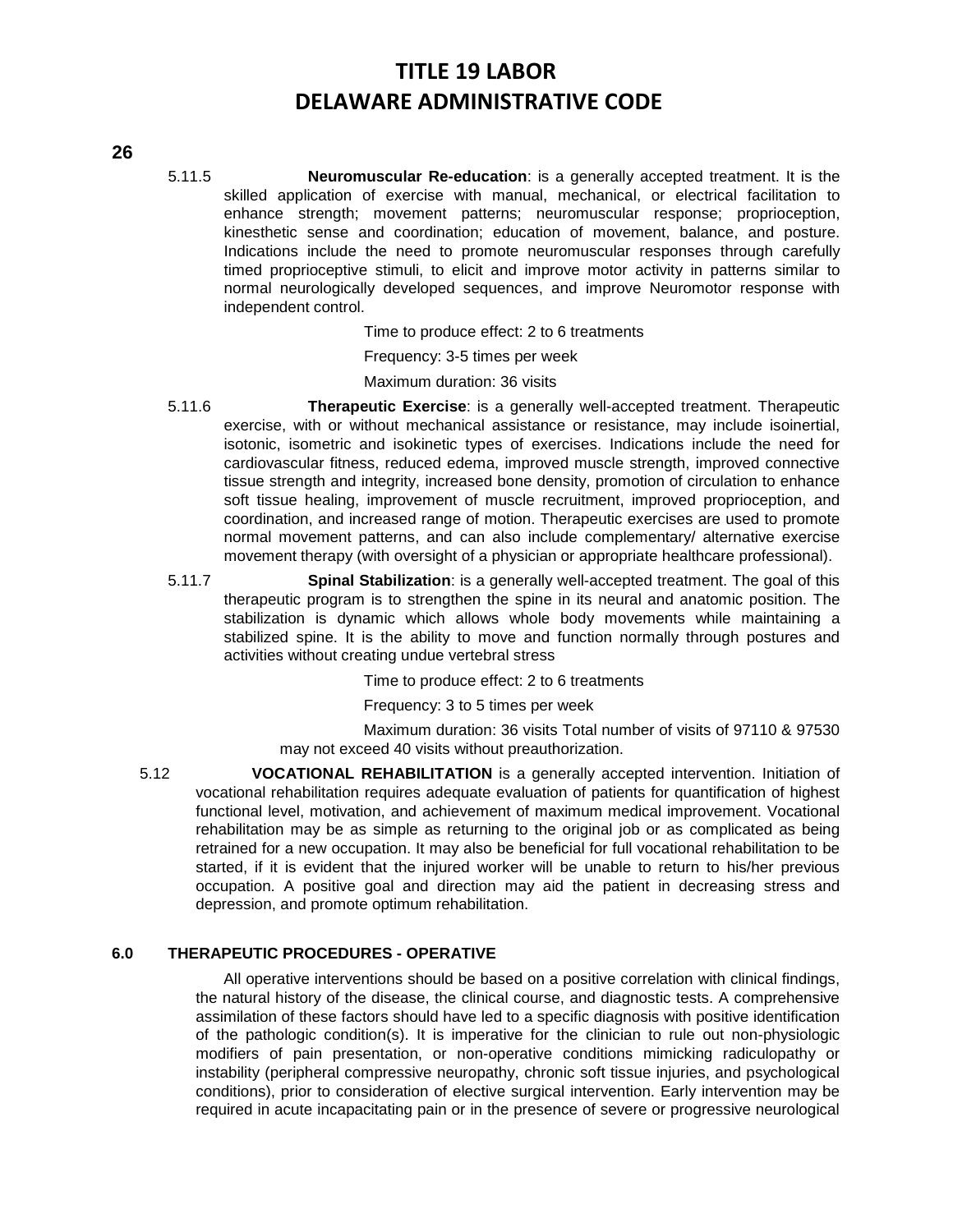deficits. Patients who are not candidates for or refuse surgical treatment should be treated with non-operative therapy as indicated.

Operative treatment is indicated when the natural history of surgically treated lesions is better than the natural history for non-operatively treated lesions. All patients being considered for surgical intervention should first undergo a comprehensive neuromusculoskeletal examination to identify mechanical pain generators that may respond to non-surgical techniques, or may be refractory to surgical intervention.

In situations requiring the possible need for reoperation, and spinal fusions or total disc replacements over two levels, a second opinion may be necessary. Interdisciplinary interventions should be strongly considered post-operatively in patients not making functional progress within expected time

- 6.1 **General Recommendations** -If cervical fusion is being considered, it is recommended that the injured worker be encouraged to quit or decrease smoking for at least two weeks prior to surgery and during the time of healing. Because smokers have a higher risk of nonunion and higher post-operative costs, it is recommended that insurers cover a smoking cessation program peri-operatively.
- 6.2 **General Indications for Surgery** Operative intervention should be considered and a consultation obtained when improvement of symptoms has plateaued and the residual symptoms of pain and functional disability are unacceptable at the end of six weeks of treatment, or at the end of longer duration of non-operative intervention for debilitated patients with complex problems. Choice of hardware instrumentation is based on anatomy, the patient's pathology, and surgeon's experience and preference.

#### 6.3 **Specific Indications include**:

6.3.1 **For Patients with Myelopathy**: immediate surgical evaluation and treatment is indicated.

#### 6.3.2 **For Patients with Cervical Radiculopathy**:

- 6.3.2.1 Early intervention may be required for acute incapacitating pain or in the presence of severe or progressive neurological deficits.
- 6.3.2.2 Persistent or recurrent arm pain with functional limitations, unresponsive to conservative treatment after six weeks; or
- 6.3.2.3 Progressive functional neurological deficit; or
- 6.3.2.4 Static neurological deficit associated with significant radicular pain; and
- 6.3.2.5 Confirmatory imaging studies consistent with clinical findings.
- 6.3.3 **For Patients with Persistent Non-radicular Cervical Pain**: in the absence of a radiculopathy, it is recommended that a decisive commitment to surgical or nonsurgical interventions be made by 4 months following injury. The effectiveness of three-level cervical fusion for non-radicular pain has not been established. In patients with non-radicular cervical pain for whom fusion is being considered, required preoperative indications include all of the following:
	- 6.3.3.1 **In general, if the program of non-operative treatment fails,** operative treatment is indicated when:
		- 6.3.3.1.1 Improvement of the symptoms has plateaued, and the residual symptoms of pain and functional disability are unacceptable at the end of 6 to 12 weeks of active treatment, or at the end of longer duration of non-operative programs for debilitated patients with complex problems; and/or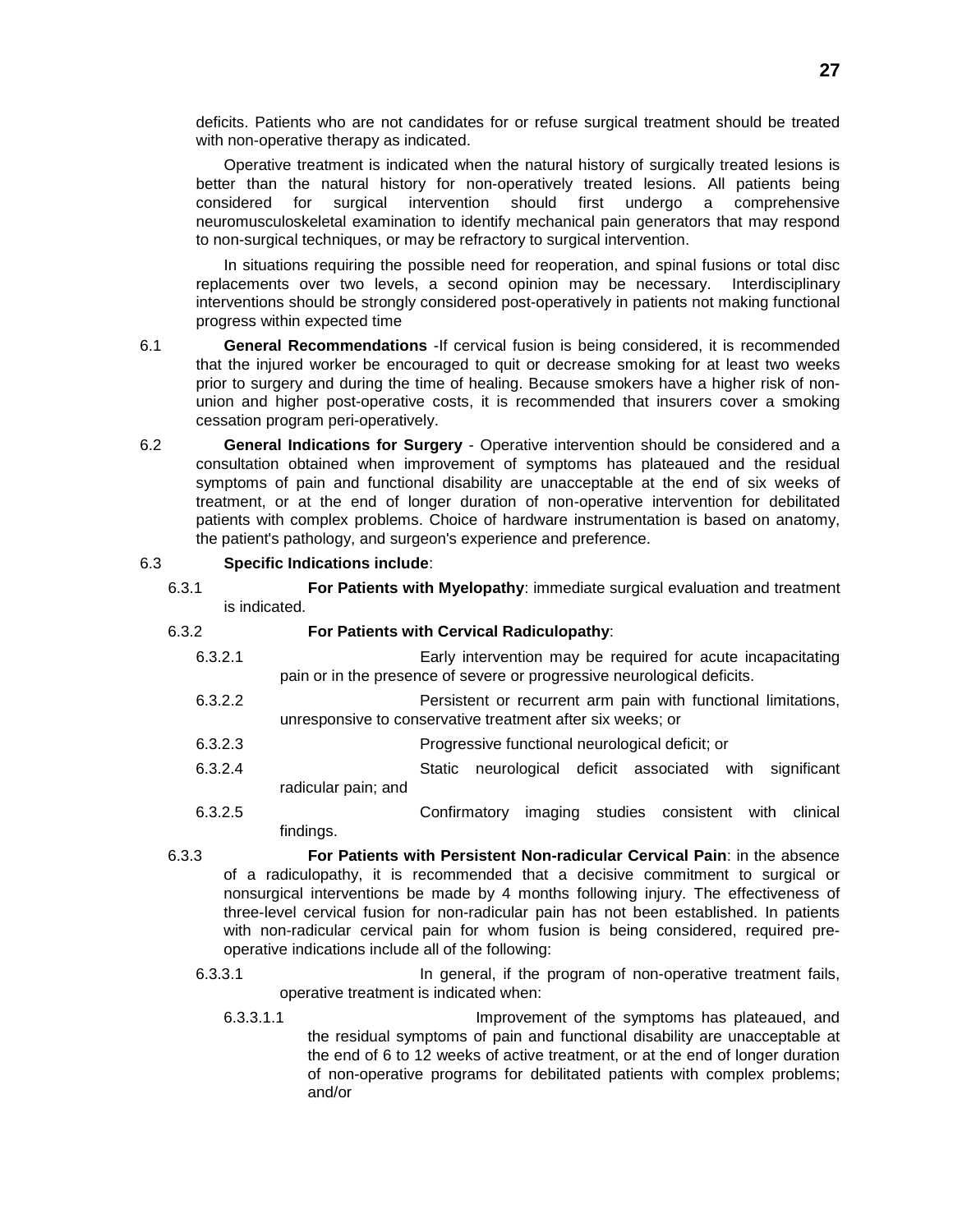| 6.3.3.1.2 | recurrence.            | Frequent recurrences of symptoms cause functional<br>limitations even if a non-operative active treatment program provides<br>satisfactory relief of symptoms, and restoration of function on each |
|-----------|------------------------|----------------------------------------------------------------------------------------------------------------------------------------------------------------------------------------------------|
| 6.3.3.2   |                        | Pain generators are adequately defined and treated; and                                                                                                                                            |
| 6.3.3.3   |                        | Physical medicine and manual therapy interventions are                                                                                                                                             |
|           | completed              |                                                                                                                                                                                                    |
| 6.3.3.4   |                        | X-ray, MRI, or CT/discography demonstrating disc pathology                                                                                                                                         |
|           | or spinal instability. |                                                                                                                                                                                                    |
| 6.3.3.5   |                        | Spine pathology is limited to two levels.                                                                                                                                                          |

### 6.4 **Surgical Procedures include**:

# 6.4.1 **Cervical Discectomy with or without Fusion**:

- 6.4.1.1 **Description**  Procedure to relieve pressure on one or more nerve roots or spinal cord. It may be performed with or without the use of a microscope.
- 6.4.1.2 **Surgical Indications** Radiculopathy from ruptured disc or spondylosis, spinal instability, or patients with non-radicular neck pain meeting fusion criteria. Discectomy alone from a posterior approach may be considered in patients with pure radicular symptoms from their herniated disc and who have sufficiently large foramen that disc space collapse is unlikely to further compromise the nerve root. Failure rates increase with disease at more than two levels.
- 6.4.1.3 **Operative Treatment** Cervical plating may be used to prevent graft dislodgment and facilitate fusion. It has the added advantage of eliminating the need for postoperative bracing and allowing faster functional recovery.

Recombinant Human Bone Morphogenetic Protein (rhBMP-2) is a member of a family of cytokines capable of inducing bone formation. It is produced from genetically modified cell lines using molecular cloning techniques. Use of rhBMP-2 in the cervical spine may carry a risk of swelling and ectopic bone formation which can encroach on neurovascular structures and on the esophagus. As of the date of adoption the FDA has not approved its use in the cervical spine. At the time of this guideline, cervical application of rhBMP-2 is investigational and remains outside the purview of the guidelines. Prior authorization is required.

6.4.1.4 **Post-Operative Therapy** - Cervical bracing may be used. Home programs with instruction in ADLs, sitting, posture, and a daily walking program should be an early part of the rehabilitation process. Referral to a formal rehabilitation program, with emphasis on cervical, scapular, and thoracic strengthening and restoration of ROM is appropriate and encouraged to expedite a return to higher function. Active treatment, which patients should have had prior to surgery, will frequently require a repeat of the sessions previously ordered. The goals of the therapy program should include instruction in a long-term homebased exercise program.

6.4.1.5 **Intervertebral Biomechanical Device(s) and Use of Code**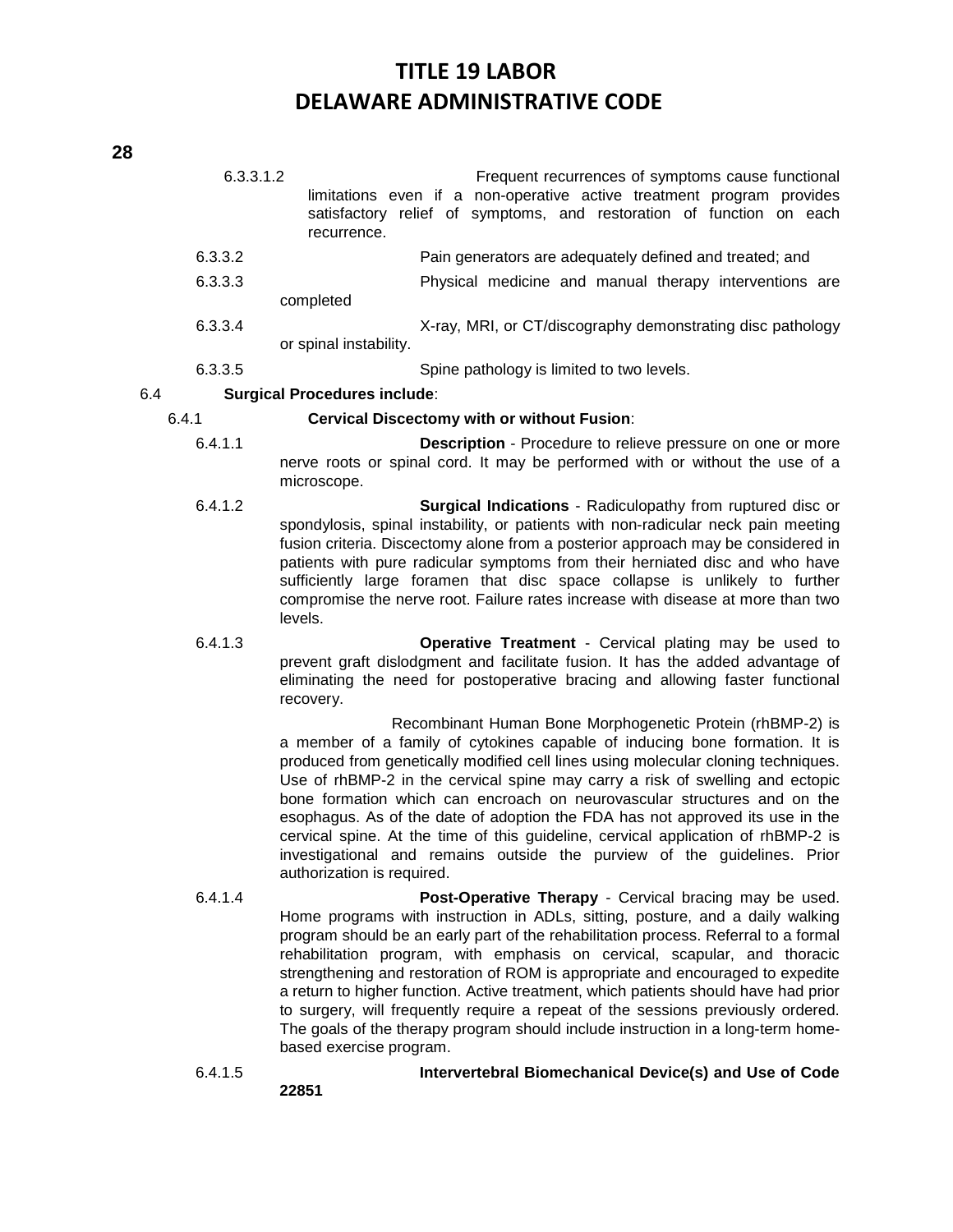Code 22851 describes the application of an intervertebral biomechanical device to a vertebral defect or interspace. Code 22851 should be listed in conjunction with a primary procedure without the use of modifier 51. The use of 22851 is limited to one instance per single interspace or single vertebral defect regardless of the number of devices applied and infers additional qualifying training, experience, sizing, and/or use of special surgical appliances to insert the biomechanical device. Qualifying devices include manufactured synthetic or allograft biomechanical devices, or methyl methacrylate constructs, and are not dependant on a specific manufacturer, shape, or material of which it is constructed. Qualifying devices are machine cut to specific dimensions for precise application to an intervertebral defect. (For example, the use of code 22851 would be appropriate during a cervical arthrodesis (22554) when applying a synthetic alloy cage, a threaded bone dowel, or a machine cut hexahedron cortical, cancellous, or cortico cancellous allograft biomechanical device. Surgeons utilizing generic non-machined bony allografts or autografts are referred to code sets 20930-20931, 20936-20938respectively.)

### 6.4.2 **Cervical Corpectomy**

- 6.4.2.1 **Description** Removal of a portion or the entire vertebral body from the front of the spine. May also include removal of the adjacent discs. Usually involves fusion.
- 6.4.2.2 **Surgical Indications** Single or two-level spinal stenosis, spondylolisthesis, or severe kyphosis, with cord compression.
- 6.4.2.3 **Operative Treatment** Neural decompression, fusion with instrumentation, or halo vest placement to maintain cervical position. Hemicorpectomy may be done when only a portion of the vertebral body needs to be resected. Allografts may be used for single bone graft fusion; however, autografts are generally preferable for multi-level fusions unless a large strut graft is required.
- 6.4.2.4 **Post-Operative Therapy** Dependent upon number of vertebral bodies involved, healing time may be longer than discectomy. Halo vest care is required. Home programs with instruction in ADLs, sitting, posture, and a daily walking program should be an early part of the rehabilitation process. Referral to a formal rehabilitation program with emphasis on cervical, scapular, and thoracic strengthening is appropriate for most patients once the cervical spine is deemed stable and without complication. The goals of the therapy program should include instruction in a long-term home-based exercise program.

### 6.4.3 **Cervical Laminectomy with or without Foraminotomy or Fusion**

- 6.4.3.1 **Description** Surgical removal of the posterior portion of a vertebrae in order to gain access to the spinal cord or nerve roots.
- 6.4.3.2 **Surgical Indications** Neural compression.
- 6.4.3.3 **Operative Treatment** Laminotomy, partial discectomy, and nerve root decompression.
- 6.4.3.4 **Post-Operative Therapy** Cervical bracing may be appropriate (usually 6 to 12 weeks with fusion). Home programs with instruction in ADLs, sitting, posture, and a daily walking program should be an early part of the rehabilitation process. Referral to a formal rehabilitation program with emphasis on cervical, scapular, and thoracic strengthening and restoration of ROM is appropriate for most patients once the cervical spine is deemed stable and without complication. The goals of the therapy program should include instruction in a long-term home-based exercise program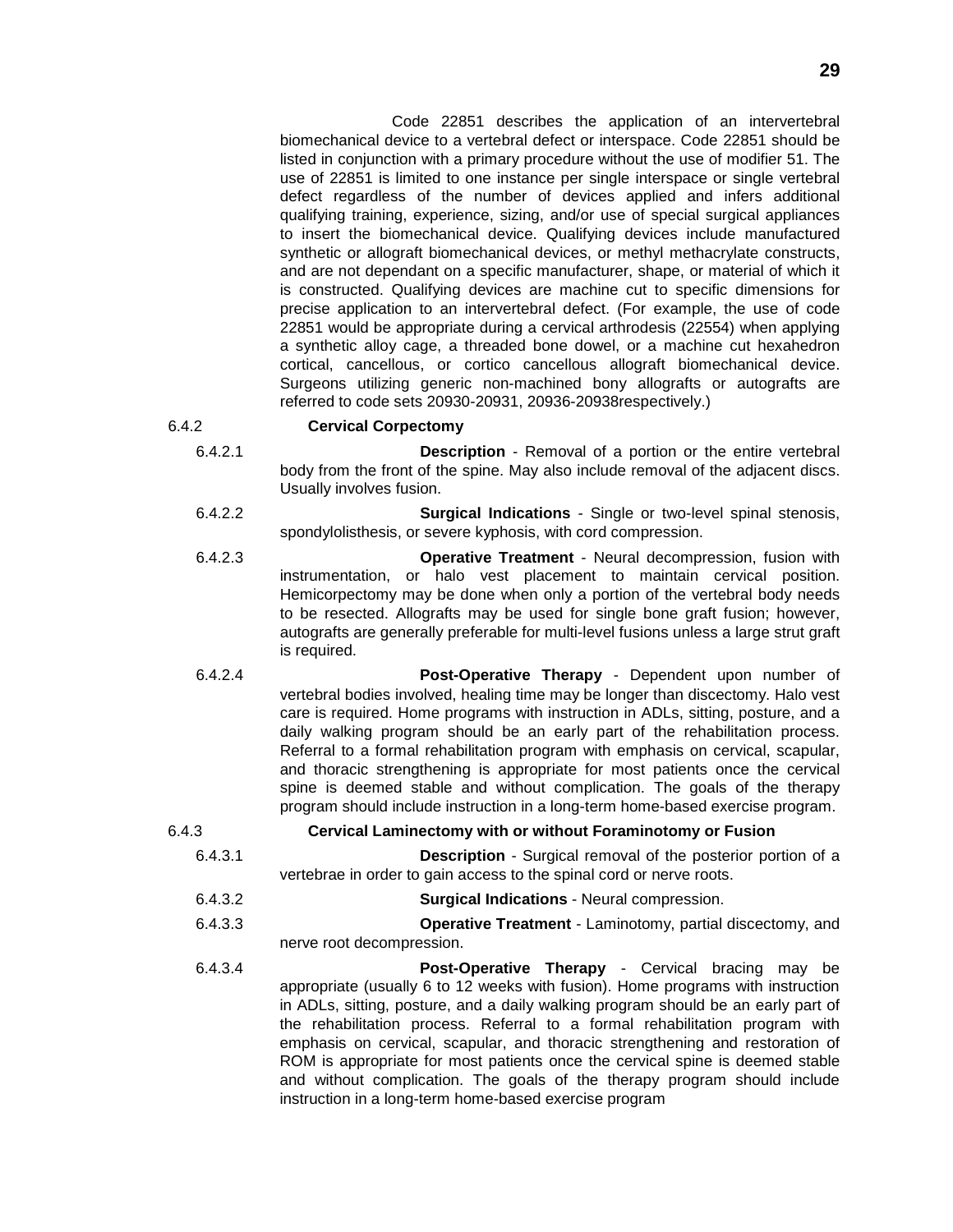| 6.4.4   | <b>Cervical Laminoplasty</b>                                                                                                                                                                                                                                                                                                                                                                                                                                                                                                                                                                                                                                                                                                                                |
|---------|-------------------------------------------------------------------------------------------------------------------------------------------------------------------------------------------------------------------------------------------------------------------------------------------------------------------------------------------------------------------------------------------------------------------------------------------------------------------------------------------------------------------------------------------------------------------------------------------------------------------------------------------------------------------------------------------------------------------------------------------------------------|
| 6.4.4.1 | <b>Description</b> - Technique that increases anterior or posterior<br>dimensions of the spinal canal while leaving posterior elements partially intact. It<br>may be performed with or without the use of a microscope.                                                                                                                                                                                                                                                                                                                                                                                                                                                                                                                                    |
| 6.4.4.2 | Surgical Indications - Multi-level disease: cervical spinal<br>stenosis or spondylitic myelopathy. Not indicated in cervical kyphosis.                                                                                                                                                                                                                                                                                                                                                                                                                                                                                                                                                                                                                      |
| 6.4.4.3 | Operative Treatment - Posterior approach, with or without<br>instrumentation.                                                                                                                                                                                                                                                                                                                                                                                                                                                                                                                                                                                                                                                                               |
| 6.4.4.4 | Post-Operative Therapy - May include 4 to 12 weeks of<br>cervical bracing. Home programs with instruction in ADLs, sitting, posture, and<br>daily walking program should be an early part of the rehabilitation process.<br>Referral to a formal rehabilitation program with emphasis on cervical, scapular,<br>and thoracic strengthening and restoration of ROM is appropriate once the<br>cervical spine is stable and without complication. Active treatment which patients<br>should have had prior to surgery will frequently require a repeat of the sessions<br>previously ordered. The goals of the therapy program should include instruction<br>in a long-term, home-based exercise program.                                                     |
| 6.4.5   | <b>Artificial Cervical Disc Replacement</b>                                                                                                                                                                                                                                                                                                                                                                                                                                                                                                                                                                                                                                                                                                                 |
| 6.4.5.1 | <b>Description</b> - involves the insertion of a prosthetic device<br>into an intervertebral space from which a degenerated disc has been removed,<br>sparing only the peripheral annulus. The endplates are positioned under<br>intraoperative fluoroscopic guidance for optimal placement in the sagittal and<br>frontal planes. The prosthetic device is designed to distribute the mechanical<br>load of the vertebrae in a physiologic manner and maintain range of motion.                                                                                                                                                                                                                                                                            |
| 6.4.5.2 | General Selection Criteria - for cervical disc replacement<br>includes symptomatic degenerative disc disease. The patient must also meet<br>fusion surgery criteria, and if the patient is not a candidate for fusion, a disc<br>replacement procedure should not be considered. Additionally, the patient should<br>be able to comply with pre-and post-surgery protocol.                                                                                                                                                                                                                                                                                                                                                                                  |
| 6.4.5.3 | The Theoretical Advantage - of total disc arthroplasty is<br>that it preserves range of motion and physiologic loading of the disc. This could<br>be an advantage for adults who are physically active. Studies do not demonstrate<br>a long-term advantage of measured function or pain over comparison groups<br>undergoing fusion. The longevity of this prosthetic device has not yet been<br>determined. Significant technical training and experience is required to perform<br>this procedure successfully. Surgeons must be well-versed in anterior spinal<br>techniques and should have attended appropriate training courses, or have<br>undergone training during a fellowship. Mentoring and proctoring of procedures is<br>highly recommended. |
| 6.5     | <b>External Spinal Stimulators Post Fusion</b>                                                                                                                                                                                                                                                                                                                                                                                                                                                                                                                                                                                                                                                                                                              |
| 6.5.1   | The following criteria are established for the medically accepted standard of<br>care when determining applicability for the use of an external spinal stimulator:                                                                                                                                                                                                                                                                                                                                                                                                                                                                                                                                                                                          |
| 6.5.1.1 | Patient has had a previously failed spinal fusion, and/or                                                                                                                                                                                                                                                                                                                                                                                                                                                                                                                                                                                                                                                                                                   |

6.5.1.2 Patient is scheduled for revision or repair of pseudoarthrosis,

and/or